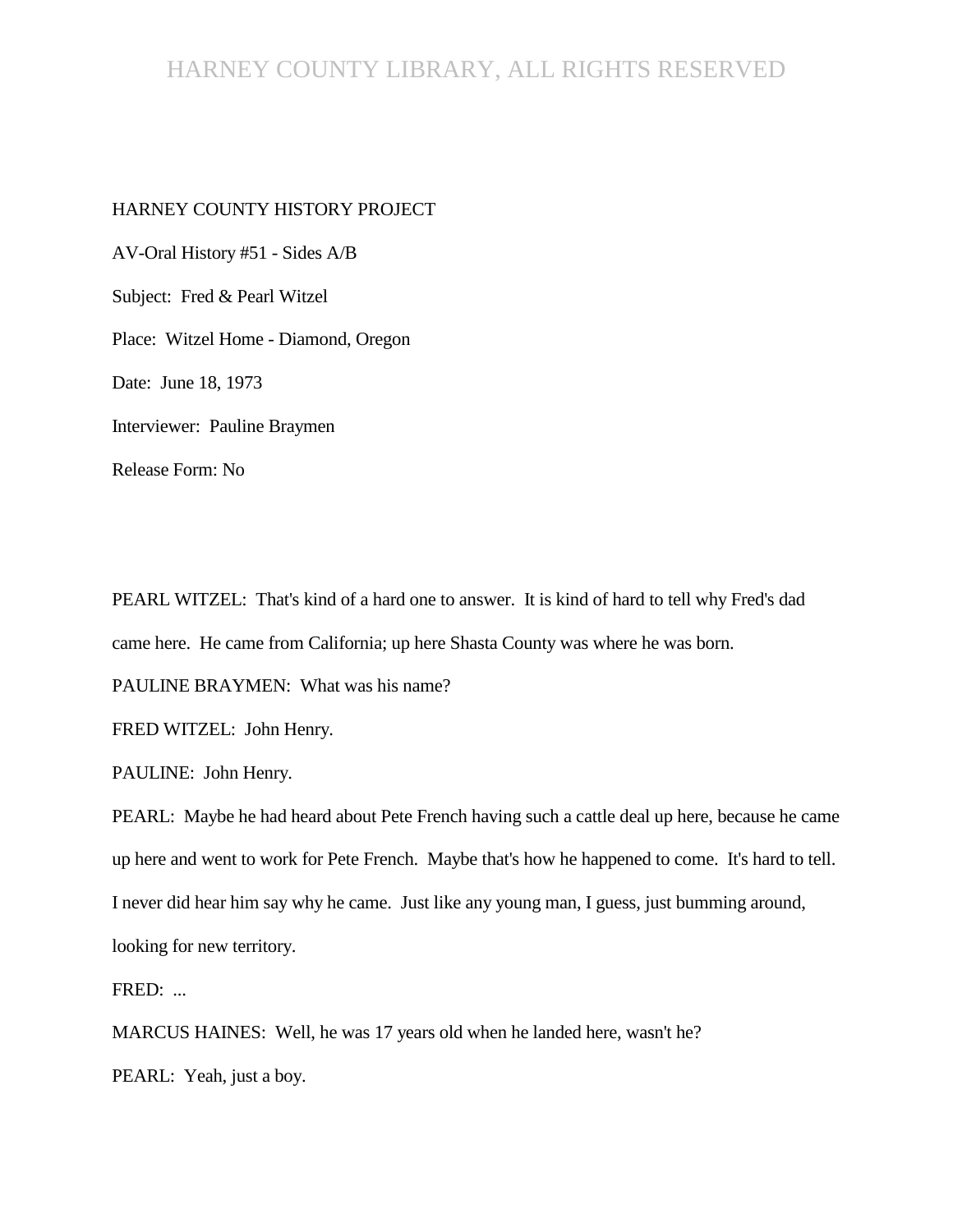MARCUS: Well, didn't you tell me his parents were over on Hay Creek at the ---

FRED: Yeah, they lived over at Hay Creek there at Antelope.

MARCUS: After he got shot he went back over. He went to Fort Harney. And then after he got well enough to travel he went back home for a while.

FRED: Yeah, I think he did.

MARCUS: Yeah, I think you told me that.

PAULINE: Well, where was Antelope at?

FRED: Well, it's over at, it's just between John Day and Dayville.

PEARL: One of them shacks?

FRED: No.

PEARL: One of them little towns that's over the ridge?

PAULINE: No.

MARCUS: Yeah, I think so.

FRED: Between John Day and Shaniko. It's on the river there.

PEARL: Don't it come in at Biggs?

MARCUS: Yeah.

PEARL: That road comes in at Biggs, instead of going this other way across ---

MARCUS: Across the Columbia River there. Used to cross it on the Maryhill ferry, I think. They

got a bridge in there. I think it's over in that area.

FRED: I think there is a bridge there now.

MARCUS: Yeah, yeah, I think so.

FRED: Was the last time we was over there.

PAULINE: So, he was 17 years old and come and worked for Pete French. When did he marry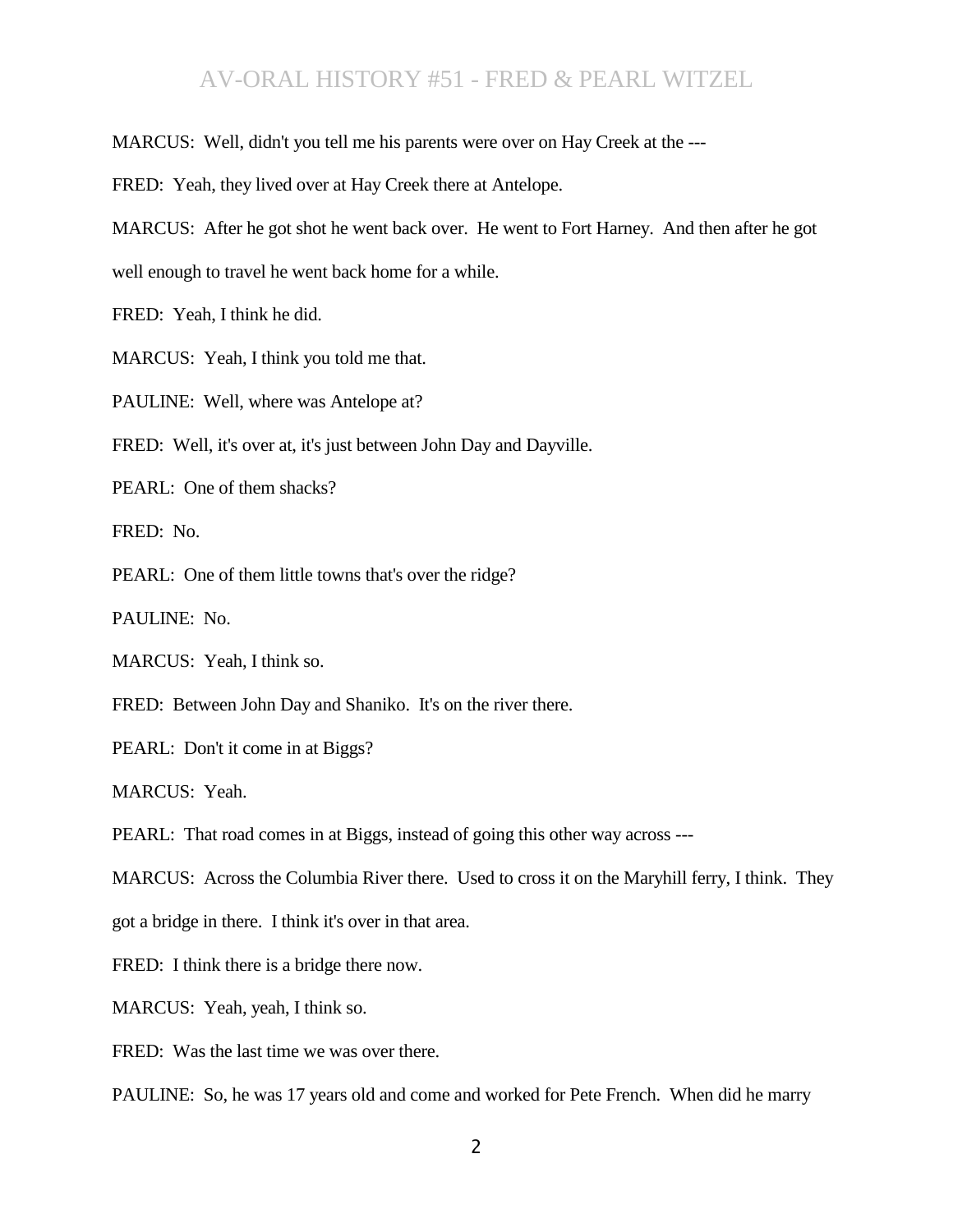and start his family?

FRED: Gosh, I couldn't tell you that.

PEARL: When he was married?

FRED: When he was married.

PEARL: Well, I don't know either. How much older is Addie, older than you? ... is older than you.

FRED: Yeah.

PEARL: Older than Addie I think. I think he is 10 years older than you. Either that or Addie's 10 years older than you.

FRED: I think ... is 10 years older than we was.

PEARL: Well, then he must have been born about 1884. So, I imagine he was married sometime, probably around 1882 or somewhere along in there. Yeah, I think ... was just 10 years older than you was.

FRED: The Indian War was in '80, wasn't it?

MARCUS: '78.

FRED: '78.

PEARL: Your dad came here in '78?

FRED: Well, I imagine it was about that time. Between '78 and '80.

MARCUS: Well, he hadn't been with Pete French very long before he got ---

FRED: No.

MARCUS: When he got shot here in June of '78.

PAULINE: Well, that would have been June '78.

MARCUS: Yeah, 18th of June.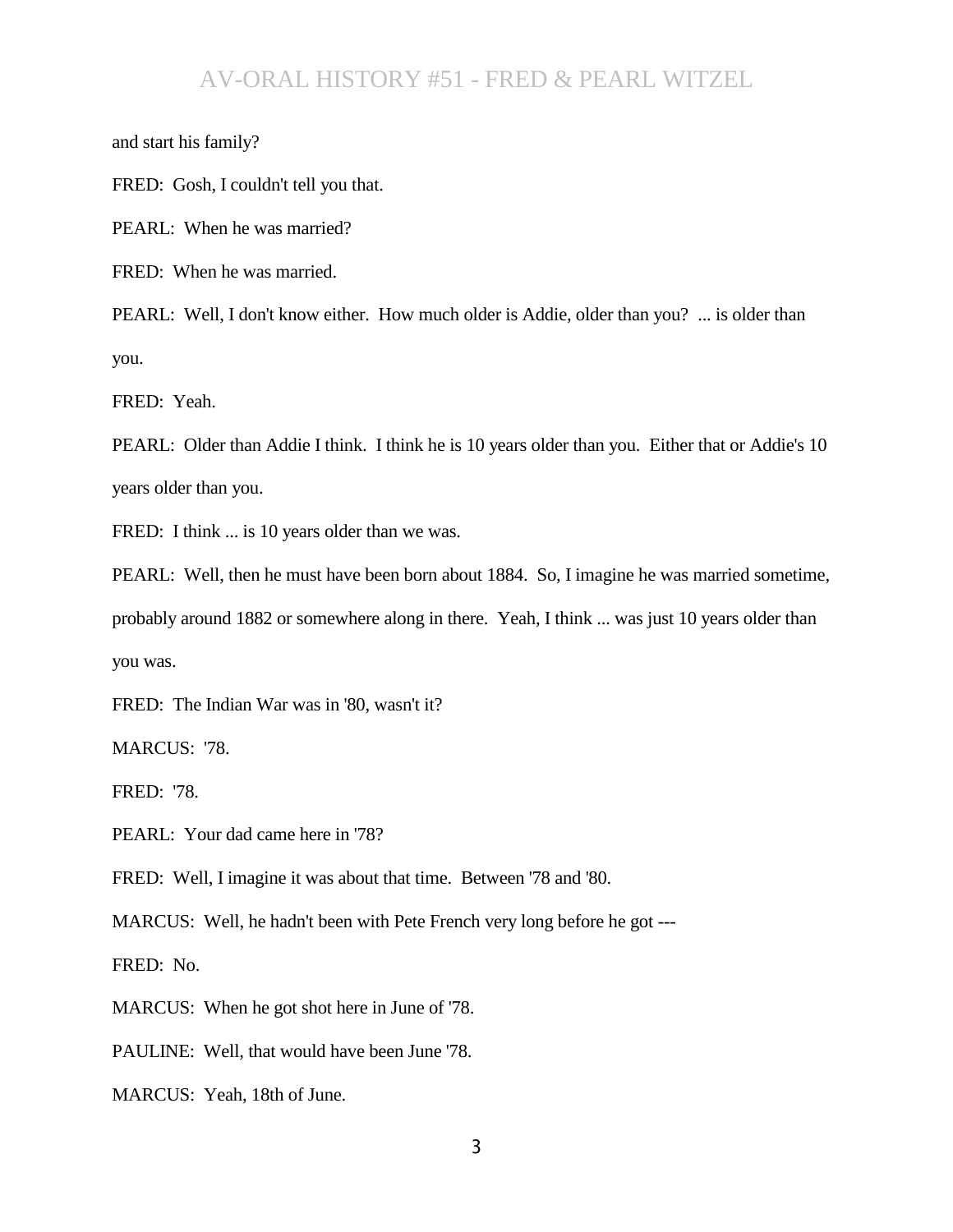PEARL: We've got a paper that tells when he came here.

MARCUS: Well, he married; your mother was a local girl, wasn't she?

FRED: Yes, she was a --- lived on Silver Creek.

MARCUS: So, he came back in this country to get married.

FRED: Yeah.

PAULINE: What was her name?

FRED: Her name was Miranda, what was her ---

PEARL: Miranda Jane.

FRED: Yeah.

PEARL: Miranda Jane Baker.

FRED: Baker.

PAULINE: Baker.

MARCUS: Yeah, she was a Baker.

PAULINE: Yeah, she would have been some relation then to Tresa Baker's husband wouldn't she

have?

FRED: Yeah, she was a sister.

PAULINE: A sister? Or an aunt?

PEARL: She was a sister to Bob Baker.

FRED: Yeah, she was a sister of Bob Baker's.

MARCUS: Well, was Bob and Tom brothers?

FRED: No. Tom and Frank was their --- they was cousins.

MARCUS: Cousins.

FRED: Yeah.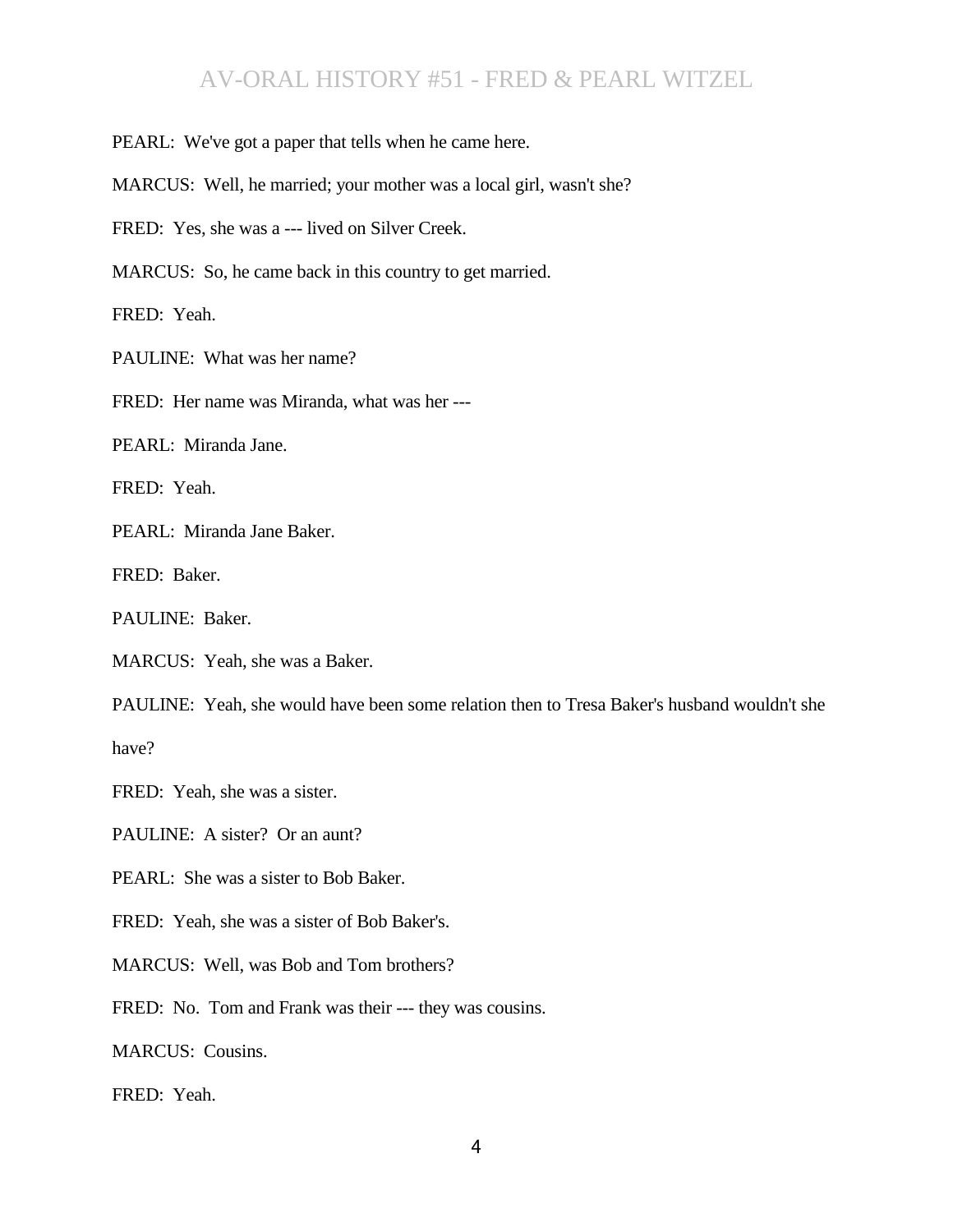PEARL: 1877 was the year your dad came to, 1877. He was born in 1861. So, he was just 16 years old then, wasn't he?

PAULINE: Can I see this?

PEARL: That is his transcript when they had that trial over the lake, you know, down there between the government and the state. That was his testimony.

PAULINE: Yeah. He was born in 1861 and came in 1877.

MARCUS: He lived here almost a hundred years ago, didn't he?

PAULINE: Yeah, that's a long time ago.

PEARL: Then his birthday isn't until October, so he wasn't 16 years old when he come. He was between 15 and 16.

FRED: His birthday was the 23rd of October.

PEARL: 23rd of October in 1877, you see, and then he wasn't 16 until that fall.

PAULINE: Well, this is what you have in your book, isn't it?

FRED: Yeah.

PAULINE: Well then did he settle right here? Is this where your dad homesteaded, or took up

land, or after he worked for Pete French or ---

FRED: Yeah, took up a homestead up there close to Burns, Potter Swamp.

PAULINE: Is that where you were born, or ---

FRED: Yes.

PAULINE: Are you one of the twins, or ---

FRED: Triplet.

PAULINE: You're a triplet. What year was that?

FRED: In 1894, October the 1st.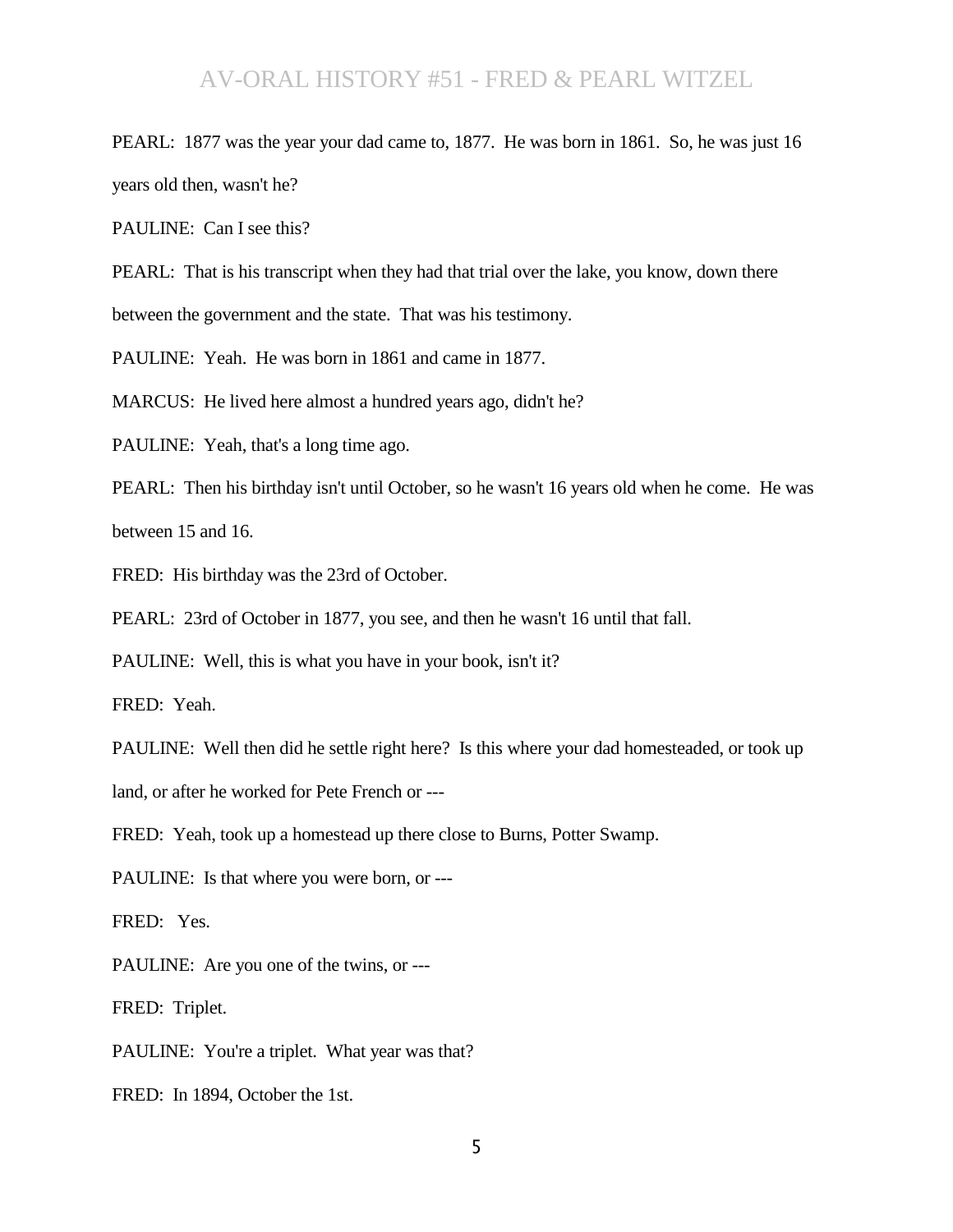PAULINE: Where did you go to school?

FRED: For school I went to Potter Swamp, I guess.

PAULINE: Is there quite a few people down there in that community then?

FRED: No, I don't imagine there was over seven or eight.

PEARL: Seven or eight families, or seven or eight kids?

FRED: Seven or eight families.

PAULINE: I haven't ever had anyone tell me about the Potter Swamp School, so I am kind of interested.

PEARL: Where was a school in Potter Swamp?

FRED: Well, when we went to school, it was down close to the old Doug Baker place.

PAULINE: Doug Baker?

FRED: Yeah.

PEARL: That's where Campbell's live now, Johnny Campbell.

FRED: Some of the Campbell's live there; I don't know which ones.

PAULINE: Yeah, it's right over there against the point there.

FRED: Right there at that point.

PEARL: There is somebody's grave right there. It's a little kid or something, didn't they say?

FRED: Yeah.

PEARL: It's got a little fence around it.

FRED: But I don't remember whose kid it was buried there.

PEARL: ...

FRED: Nannie might remember the name of it.

PAULINE: Nannie?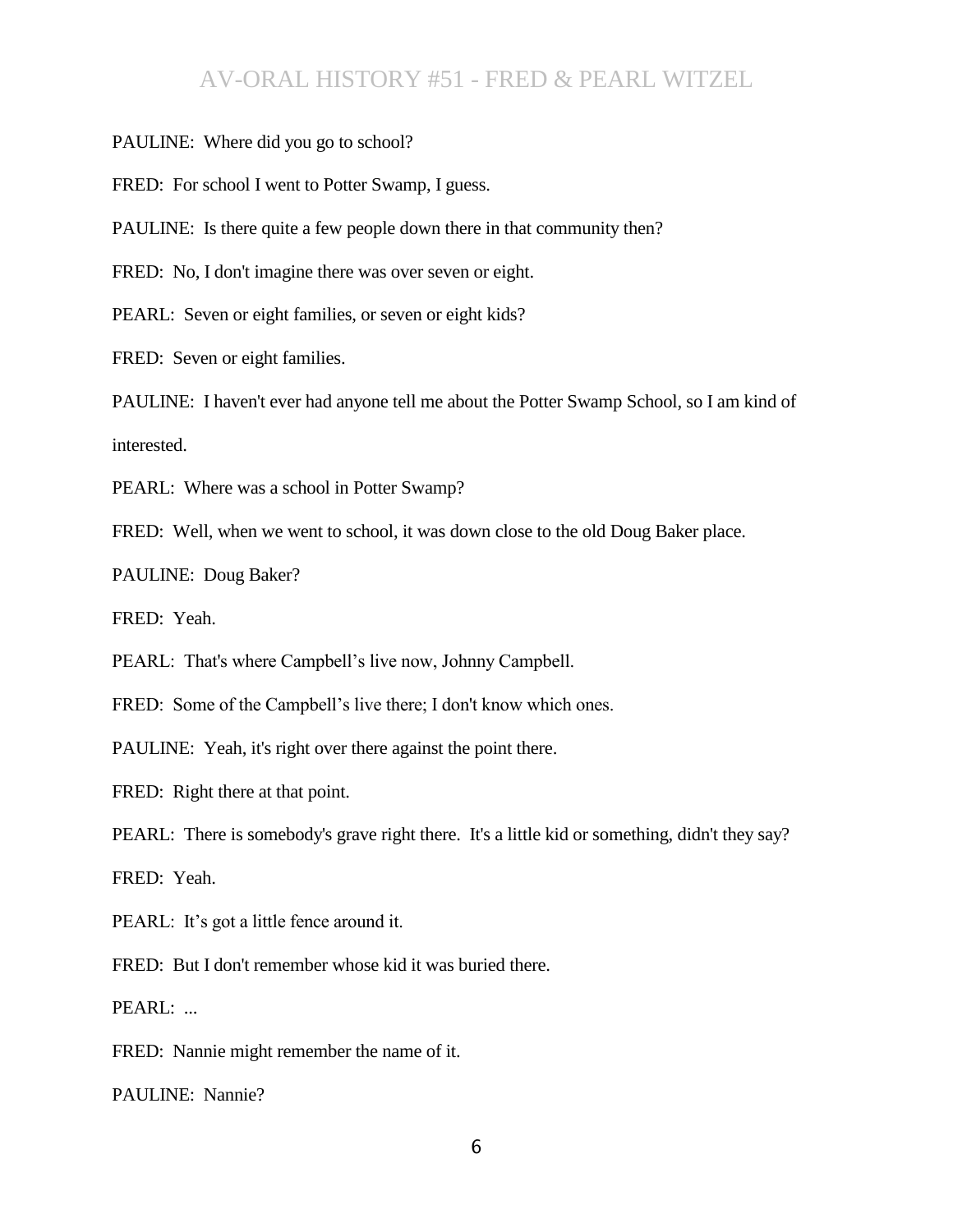FRED: Elliott.

PAULINE: Elliott.

FRED: She lived there in Hines.

PEARL: She lives there on that circle there in Hines, you know, that circle. The street there by the park. Do you know where Vogler lives?

PAULINE: Yeah.

PEARL: She lives just this side of Voglers, on that circle street.

PAULINE: I have to go talk to her. I didn't even realize that she was a Witzel until Marcus told me here a few days ago. I've known her all my life too, but ---

PEARL: Some little girl that the people were traveling through or something, and that little kid died and they buried her there. I can't remember for sure. I know it ain't none of you folk's relatives.

FRED: No.

PEARL: That's all I do know. I know I've heard Nannie say, but I can't remember. Whether she even knew the name of it or not, or whether it's just --- I think it was just somebody was traveling through, a little girl or little child of some kind died, and they buried it there.

PAULINE: Do you remember who your teachers were there, or anything about going to school there?

FRED: Yeah, one of the teachers was, here name was ... then. She married ---

PEARL: Cote.

FRED: Yeah, Cote.

PEARL: You know Annie Cote, don't you Marcus?

MARCUS: You bet.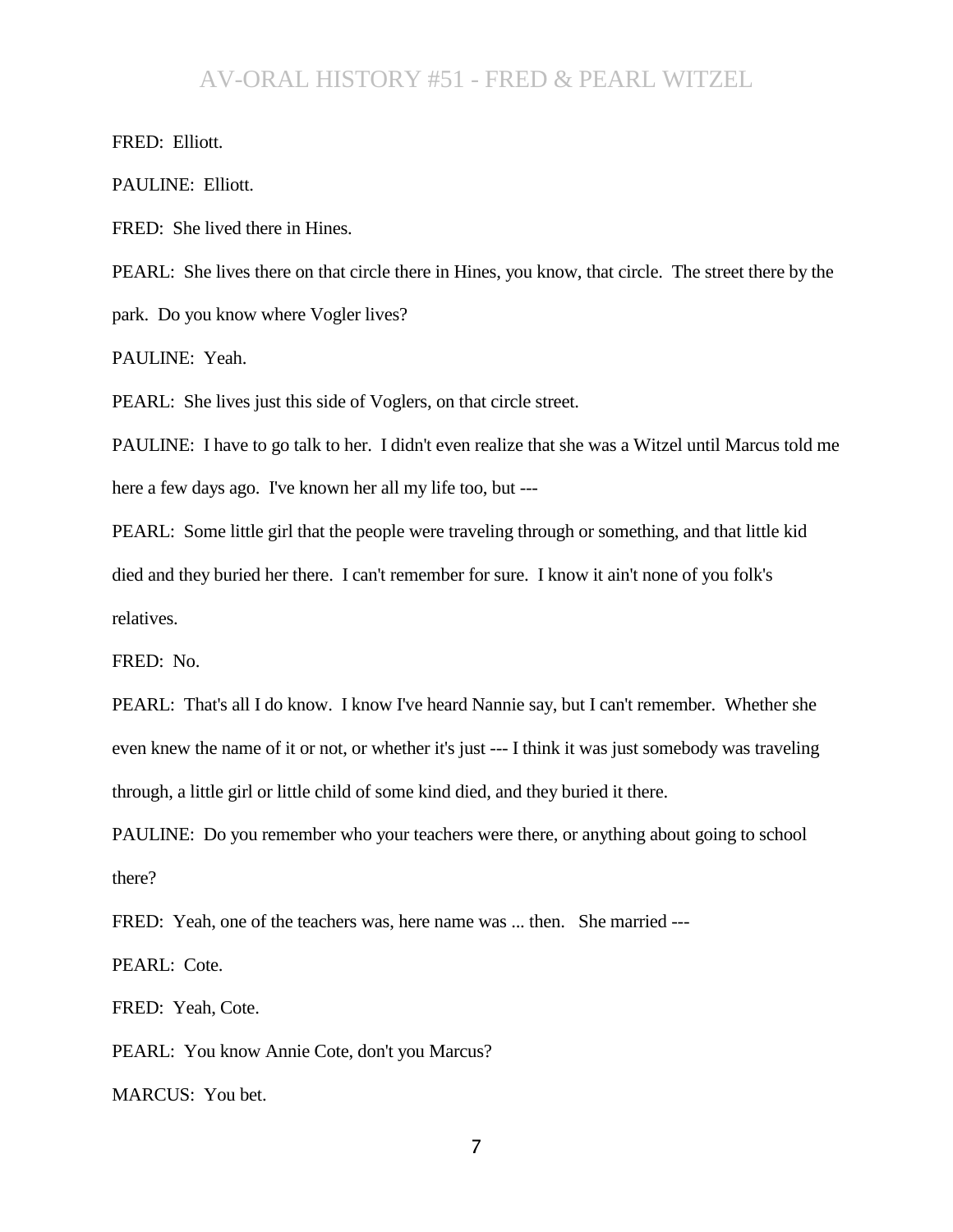PEARL: That's Wanda's, that's Wanda Cote that married Tommy Wentz, so it's her mother.

FRED: Her mother, yeah.

PEARL: That's right.

FRED: Another teacher was Sophia, Sophie Cribbs. I can't think of her other name.

PEARL: Well, you got some of them little cards there. I think there might be some of those names on that.

FRED: I ain't got nothing on there as far back as Annie Cote.

PEARL: Well, what teachers did you have there at the Narrows? You went to school at the Narrows.

FRED: Oh, I got an older sister, and Annie Cote, Vera Hendricks. Mrs. ... She married a feller

name of Geer in Burns, owned a hardware store. I think his name was I. S. Geer.

PAULINE: Yes, there was an I. S. Geer. Did you walk to school when ---

FRED: Yeah.

PAULINE: Rain or snow or shine. Wintertime or, however.

FRED: That's right, we walked to school.

PAULINE: Did you go pretty much nine months, or just in wintertime or ---

FRED: No, at that time they only had about four months of school.

PEARL: Did you tell them about going to Judy Wise?

FRED: Yeah, Judy Wise when she was at, she taught at the Narrows.

PEARL: Sod House.

FRED: At the Narrows. She taught at the Narrows, and then she taught down there at the Sod House District after that.

PAULINE: Well, you had about four months of school. When would you go then, just during the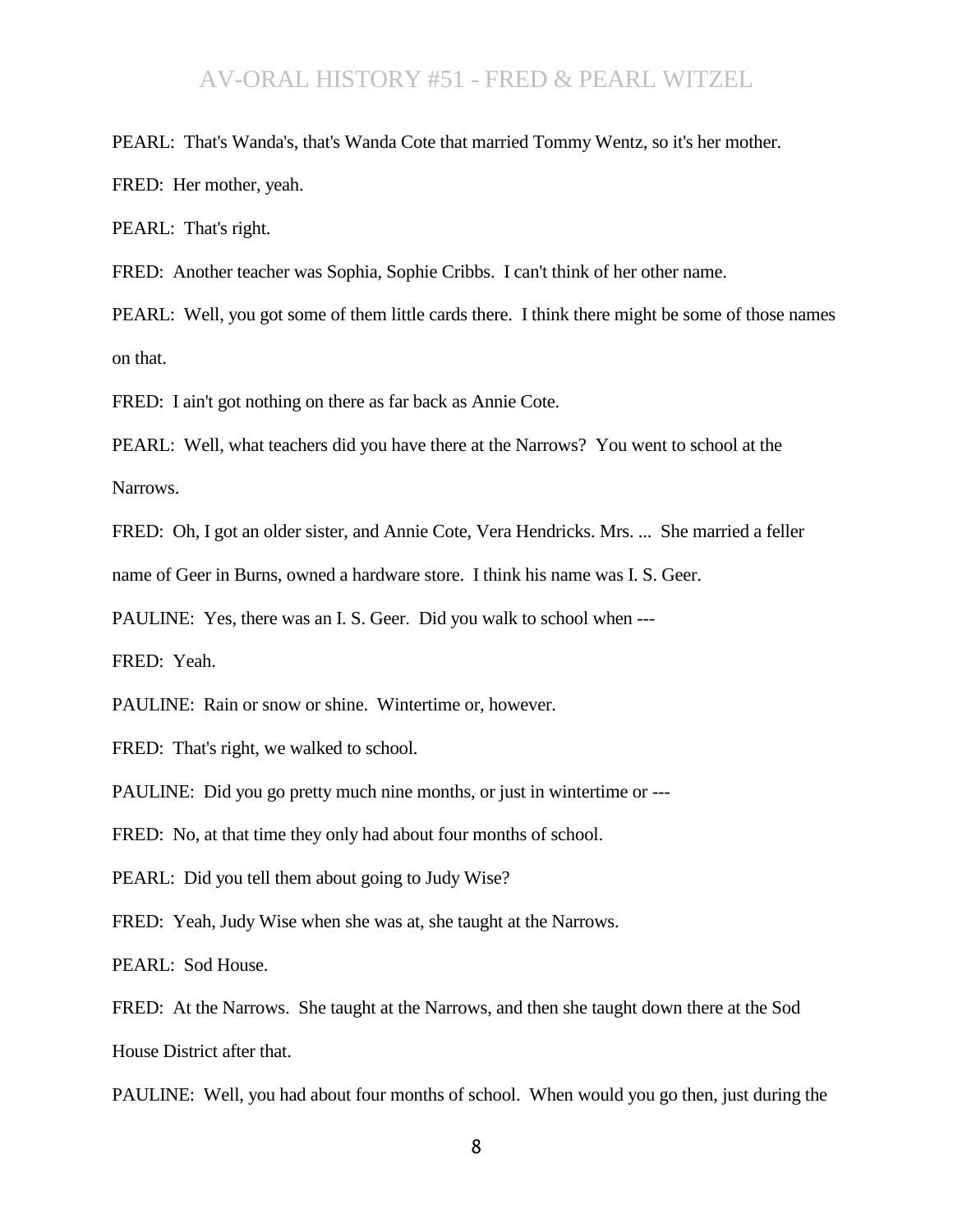real bad wintertime, or fall and spring?

PEARL: Well, when he wasn't helping his dad ...

FRED: Yeah. We only had about four months school, and I imagine that it was in the fall of the year.

PEARL: Have you got Eva Harris?

FRED: No, Eva Harris.

PEARL: That was at the Narrows, wasn't it? She and Myrtle Haines and John Witzel and Millie ...

That was in 1909.

FRED: At the Narrows we went to school.

PEARL: Is when you got this card.

FRED: Yeah.

PAULINE: Isn't that nice. That's really pretty.

PEARL: That was in 1909. That was Eva Harris, she gave you that too. ...

FRED: She married Tex Byrd, Eva Harris did.

PAULINE: Tex Byrd?

FRED: Tex Byrd. You remember him, don't you, Marcus?

MARCUS: You bet.

FRED: Had a homestead out there close to your dad's.

MARCUS: I remember her too.

PAULINE: Was that B Y R D?

FRED: I imagine.

PEARL: And Mary Hurlburt.

FRED: Yeah, Mary Hurlburt.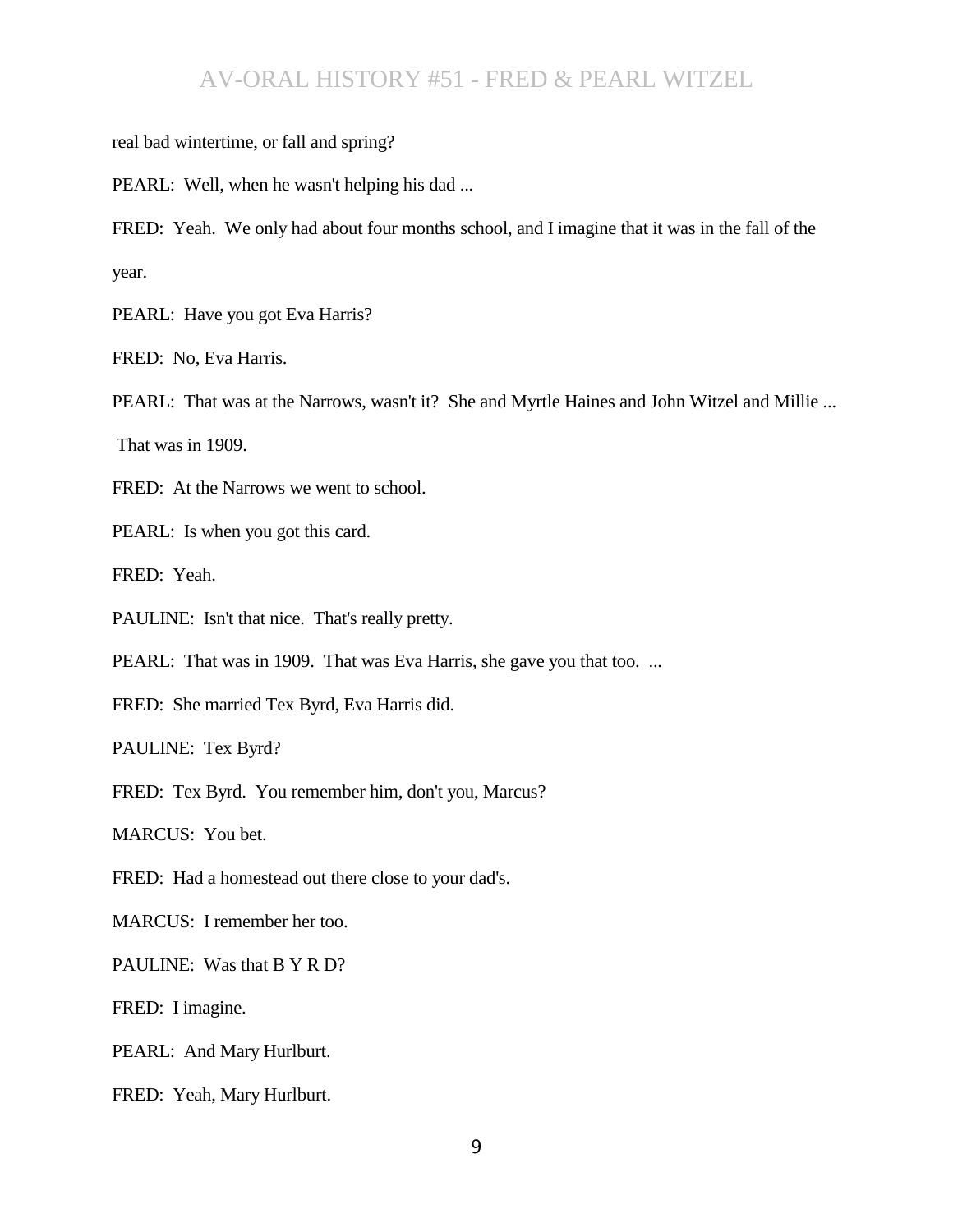PEARL: 1906, that was at the Narrows.

FRED: That was at the Narrows.

PAULINE: Well do you remember what your dad had to say about working for Pete French? Did he ever talk much about the days that he buckarooed for him, or ---

FRED: No. He worked for Pete French at the Diamond Ranch. Herded horses there about the first work he done for Pete French. That's when the Indians come.

PEARL: Here is another teacher, Vera Hendricks.

PAULINE: Yeah, I got her.

PEARL: 1904, taught at the Narrows, I think it was Narrows. Yeah, it's Narrows. It's got Marrows

on there, they made a misprint. Here is another 1903, that's Rose Rutherford in 1903. ... That

wouldn't be up near Potter Swamp, would it?

FRED: Mayfield? Yeah, I think it was.

PEARL: Mayfield, Simmons and Cribbs.

FRED: Huh?

PEARL: Mayfield, Simmons, and Cribbs.

FRED: I think that was Potter Swamp.

PEARL: That was in 1903, you was just starting school. You was just 7 years old.

FRED: Yeah.

PEARL: 4, no you would be 9 years old.

MARCUS: Go to sleep here and fall off on ...

FRED: (Laughter)

PAULINE: I wondered what was going on over there.

PEARL: Sagehen School is where you went to Annie ... Annie Cote, Sagehen.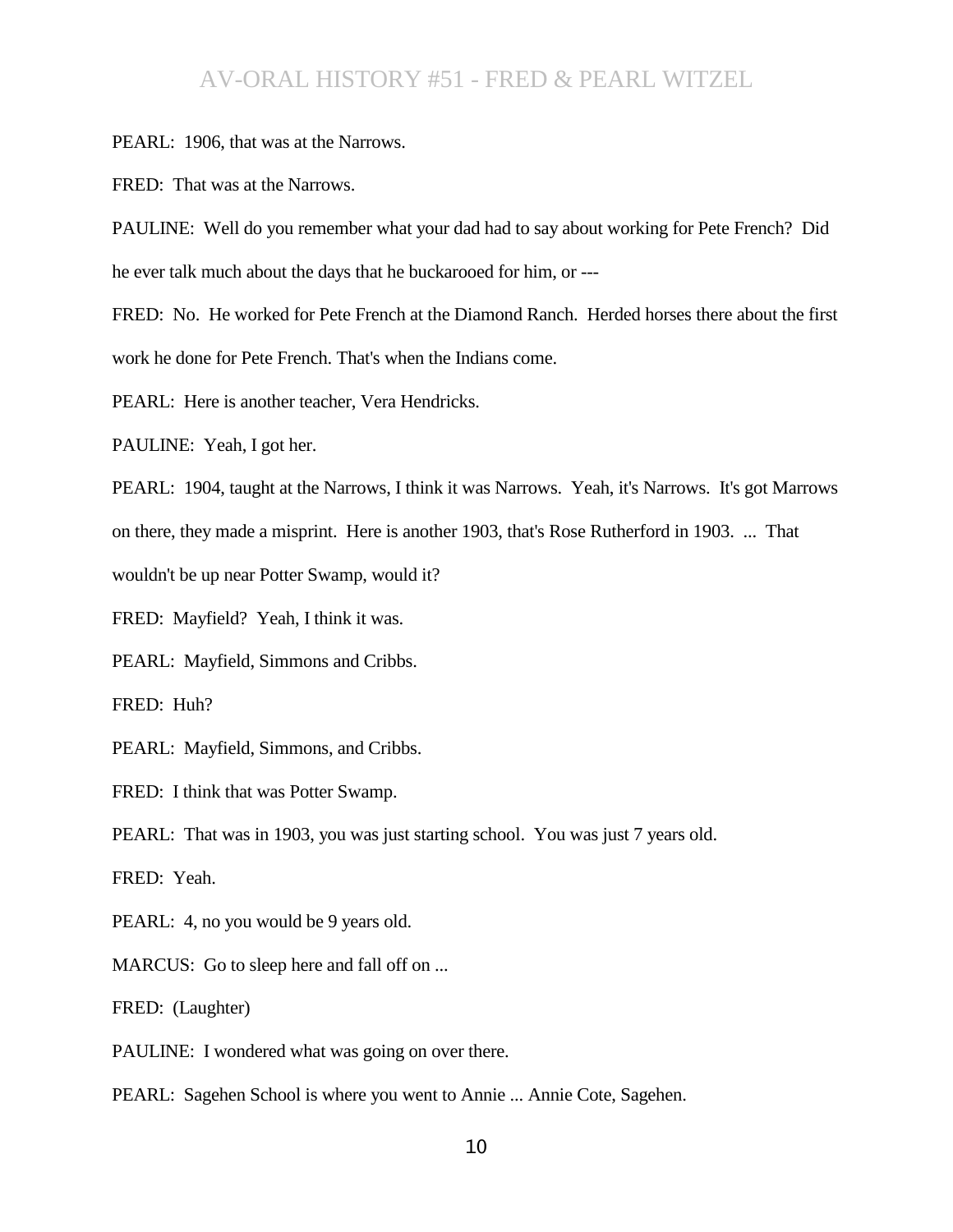FRED: Where?

PEARL: Sagehen.

FRED: Yeah, well Sagehen that would be there at Potter's Swamp. They called it, come to think

about it, I guess they did call that the Sagehen School.

PAULINE: That was Sagehen School then?

FRED: Yeah.

PEARL: That is Mary ... She must have taught more than one year.

PAULINE: Well, after --- somehow or other you got from Potter Swamp down here into the, down

into this area. When did your family move down here, or was this after you were grown?

FRED: I can't remember when we did move here.

PEARL: You mean up here? Up where? Up to this place?

FRED: No, when we moved from Potter's Swamp, down to this country.

PEARL: Down to the Narrows?

FRED: No, come from there down to the Narrows, and lived there at the Narrows several years.

And then I think it was 1916 then we come up here. Well, it was about 1912, we came up here and

we took a homestead.

PAULINE: How old --- you were about what, about ---

FRED: I took a homestead around 21 years old.

PAULINE: You were around 21, huh?

FRED: Yeah.

PEARL: Your mother classified you as being born on February the 22nd, 1918, your draft card.

FRED: Yeah.

PAULINE: Did you serve in the war? Did you ever go or were you just ---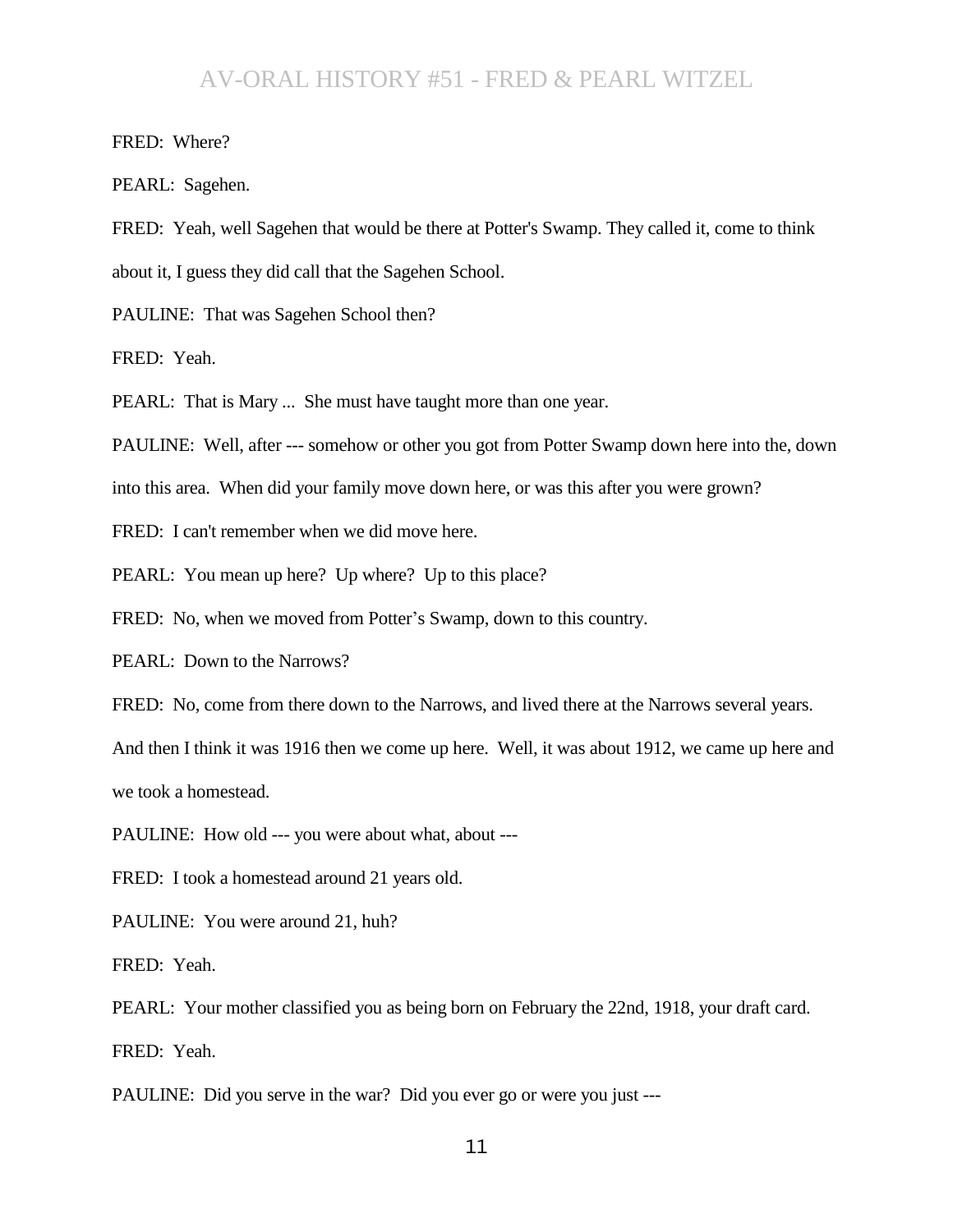FRED: No, never went.

PAULINE: Well, is this right here, is this where you homesteaded?

FRED: No, up here about ---

PEARL: It's what's part of Baca Lake now.

FRED: Yeah, about 6 or 7 miles, it's called Baca Lake.

PAULINE: Have you raised cattle all of your life?

FRED: That's right.

PAULINE: Do you run them in the Steens or ---

FRED: Yeah.

PEARL: Except for the two years you spent down in Portland in the shipyards during the war.

PAULINE: Oh, you were down there for a couple of years?

FRED: Yeah. Still had my cattle and my dad's business to take care of...

PAULINE: Yeah. Did you ever drive any of them out on cattle drives?

FRED: No, never did, but I worked at the Company, and we used to drive to Ontario. And then when they got the railroad into Juntura, we drove to Juntura.

PAULINE: How long would it take you to drive them to Ontario from down here?

FRED: Oh about, I imagine about 13 days.

PAULINE: Yeah.

PEARL: You used to help your dad freight them on down in there, too. Hauled supplies to Charlie Haines' Store there at the Narrows.

PAULINE: How often would you make the trip with the freight wagons? Was it a regular deal, or did you just go a few times a year?

FRED: No, like in the spring of the year, my dad would go, take a couple of trips. And maybe in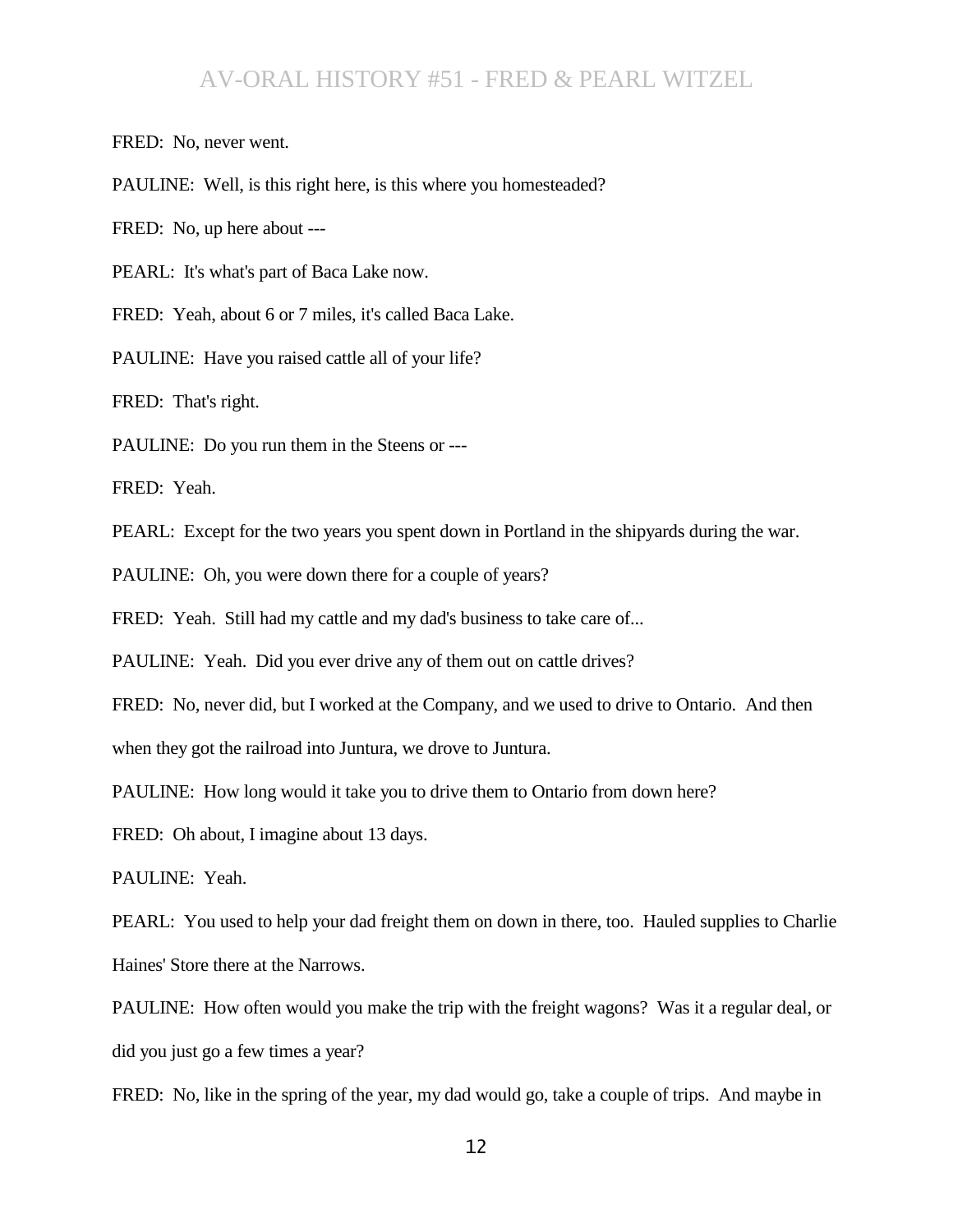the fall of the year he might make one, one or two. Generally, about one.

PAULINE: Yeah. Did he have an order of stuff that he got and brought back, or did he just go and get general ---

FRED: Just went. And well, Haines would order, you know, and maybe he'd have groceries, and some machinery, and whatever he had to sell there at the store. And Dad would go and bring back whatever they would need for a load.

PAULINE: Well did you go over empty, or did you have something that you would haul over?

FRED: He would just go over empty.

PAULINE: He would go over empty. How much of the team did he drive?

FRED: Well sometimes he had six horses and sometimes he had eight.

PAULINE: Just one wagon, or a couple of wagons?

FRED: Sometimes two, and sometimes three wagons. Most of the time two wagons.

PAULINE: Well if he had, like if you went along would he take two teams of horses, or would you just go ---

FRED: Well in the later years I would go along with him, and like Haines, he would give the order, he'd have a bunch of wagons down there.

PEARL: And he had new ones.

FRED: And new ones, and we'd take four extra horses, and when we got down there we would just load that wagon and bring it back for Haines.

PAULINE: Was the road about where it is now, or was it, did you go through Juntura and that way, or was it a different way?

FRED: He hauled, he used to freight from Huntington quite a lot, and Ontario, and he missed Juntura. Used to come over what they called Bendire Mountain. And I forget the names of some of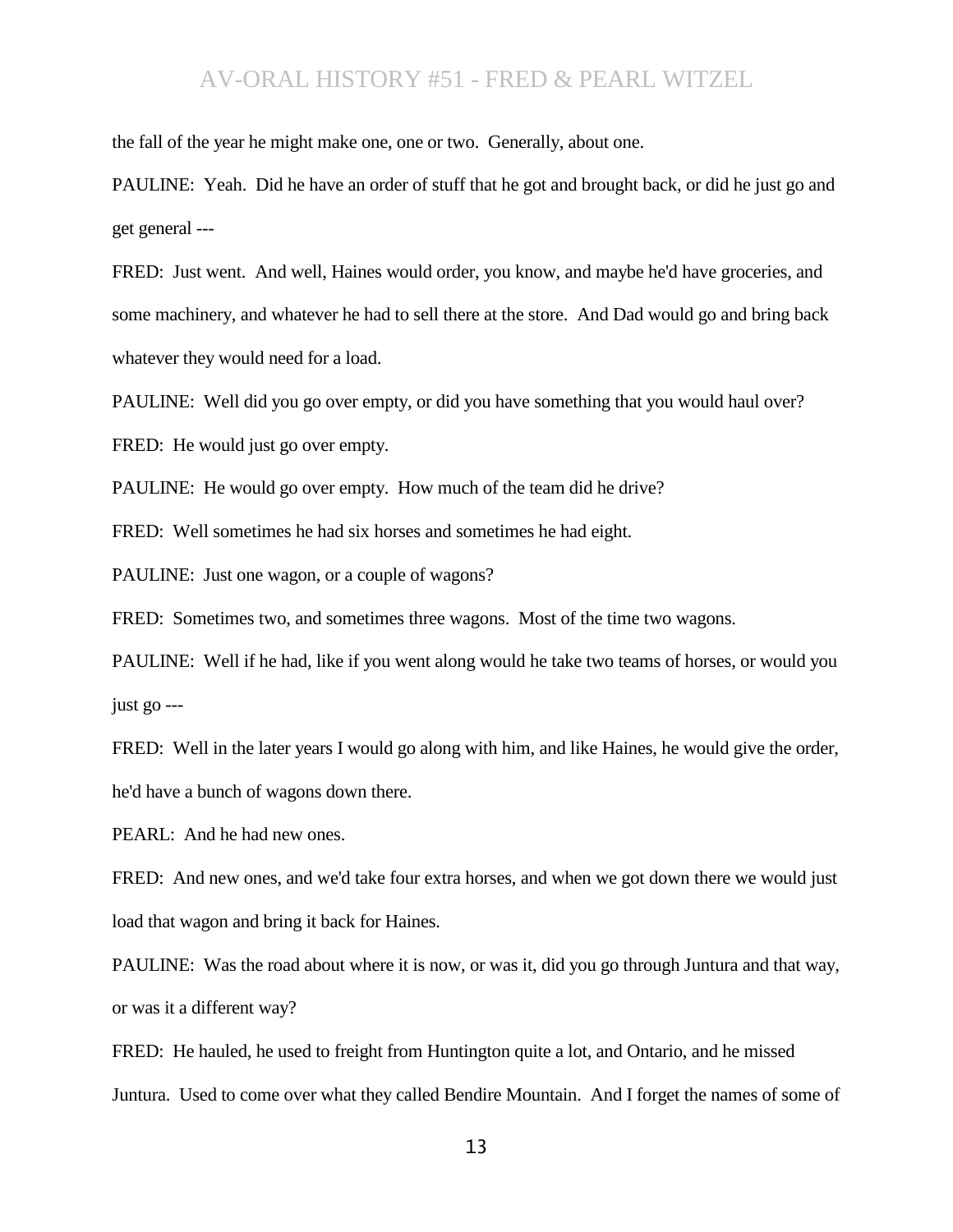them other mountains that he come across.

PAULINE: Then they came through the Agency?

FRED: Agency, right.

PAULINE: Yeah, and probably into Drewsey and then to Harney.

FRED: Yeah, and then to Beulah.

PAULINE: You much of a rodeo man? Did you, when you were younger, did you take in the rodeos?

PEARL: I think his rodeo ability was riding the milk cows. All the kids did that in them days.

FRED: For several years I was the pickup man in Burns.

PEARL: Him and Roy Bossuot would pick up for the rodeo for several years, and worked together.

FRED: And then they used to have a little rodeo out here at Frenchglen. And Vern Bossuot and I would be the pickup men up here.

PAULINE: Well, that can be kind of a dangerous job at that. I didn't know about a rodeo out here

at Frenchglen though. When did they do that?

PEARL: Well, it was about the time Fred and I got married. Was it about '31?

FRED: About '31.

PEARL: '30, '31.

FRED: '31.

PEARL: Somewhere along there. They had two or three of them.

MARCUS: They had three there, '30, '31, '32. Down in Diamond, too.

FRED: Huh?

MARCUS: They had one over at Diamond, too.

FRED: Yeah. I never did have anything to do with the rodeo at Diamond, though.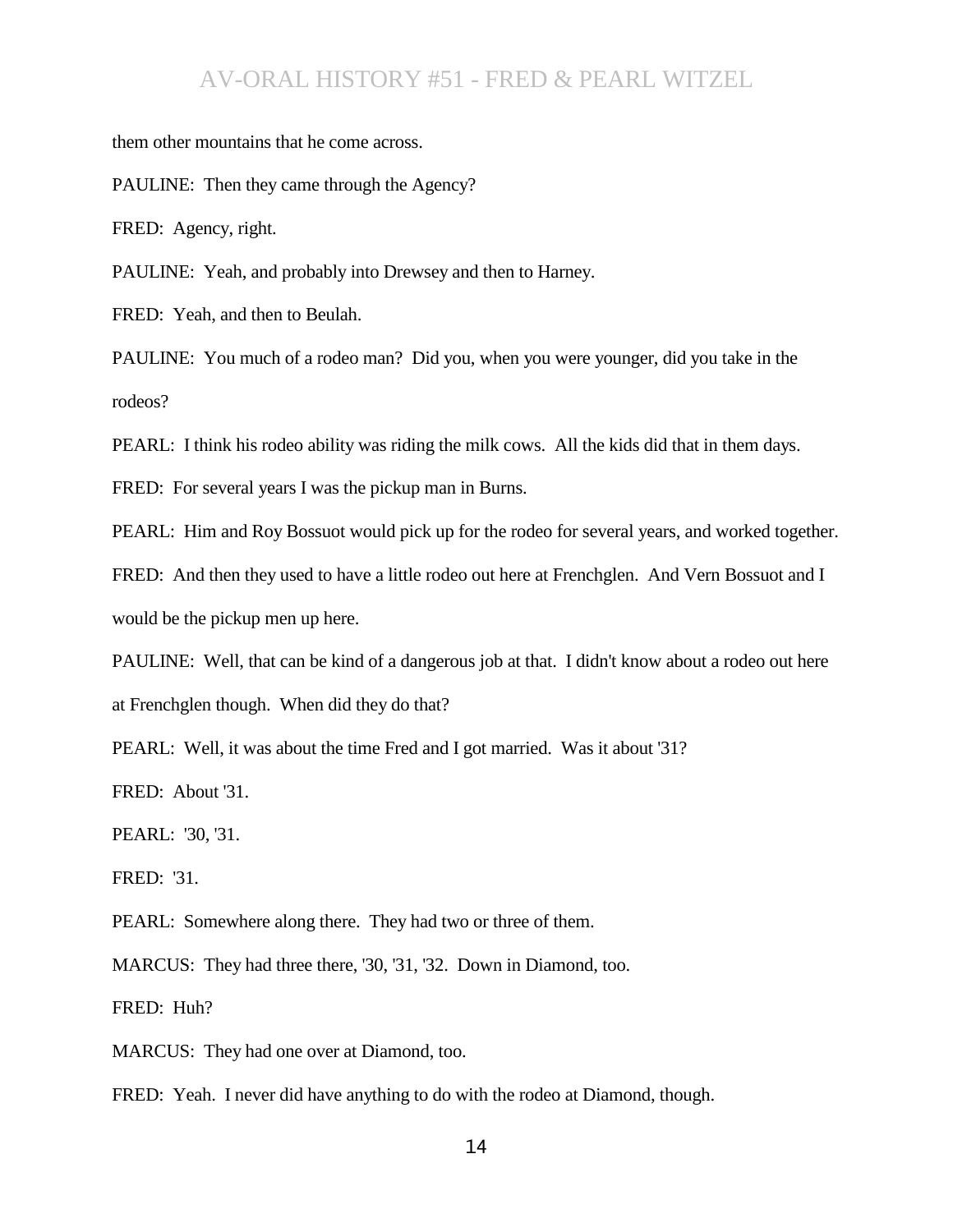#### PEARL: Well Frank Henry, up here, he kind of helped put it on, didn't he?

FRED: Yeah.

PEARL: Frank Henry.

FRED: Frank Henry and --- Well that little fella that used to run the garage up here.

PEARL: Guy Lasater.

MARCUS: Guy Lasater.

FRED: Yeah, Guy Lasater.

PEARL: I don't know who else.

FRED: Roy Clark.

PEARL: They even used to have a baseball team up here at Frenchglen. They played baseball.

PAULINE: Did you play on the baseball team? Did you ever go to Drewsey and play, and Crane and around?

PEARL: They went to Burns one time.

FRED: Played Hines.

MARCUS: We played Crane too.

FRED: Maybe we did.

MARCUS: Sure, we did.

PEARL: ...

MARCUS: I used to play on the team. Fred used to catch and I pitched. We played Crane, you

bet. Yep, we played Crane.

FRED: I had forgot about that.

MARCUS: I don't know if we ever beat anybody, but we played them.

PEARL: All these guys around here, you know, they would go to the baseball game, I think on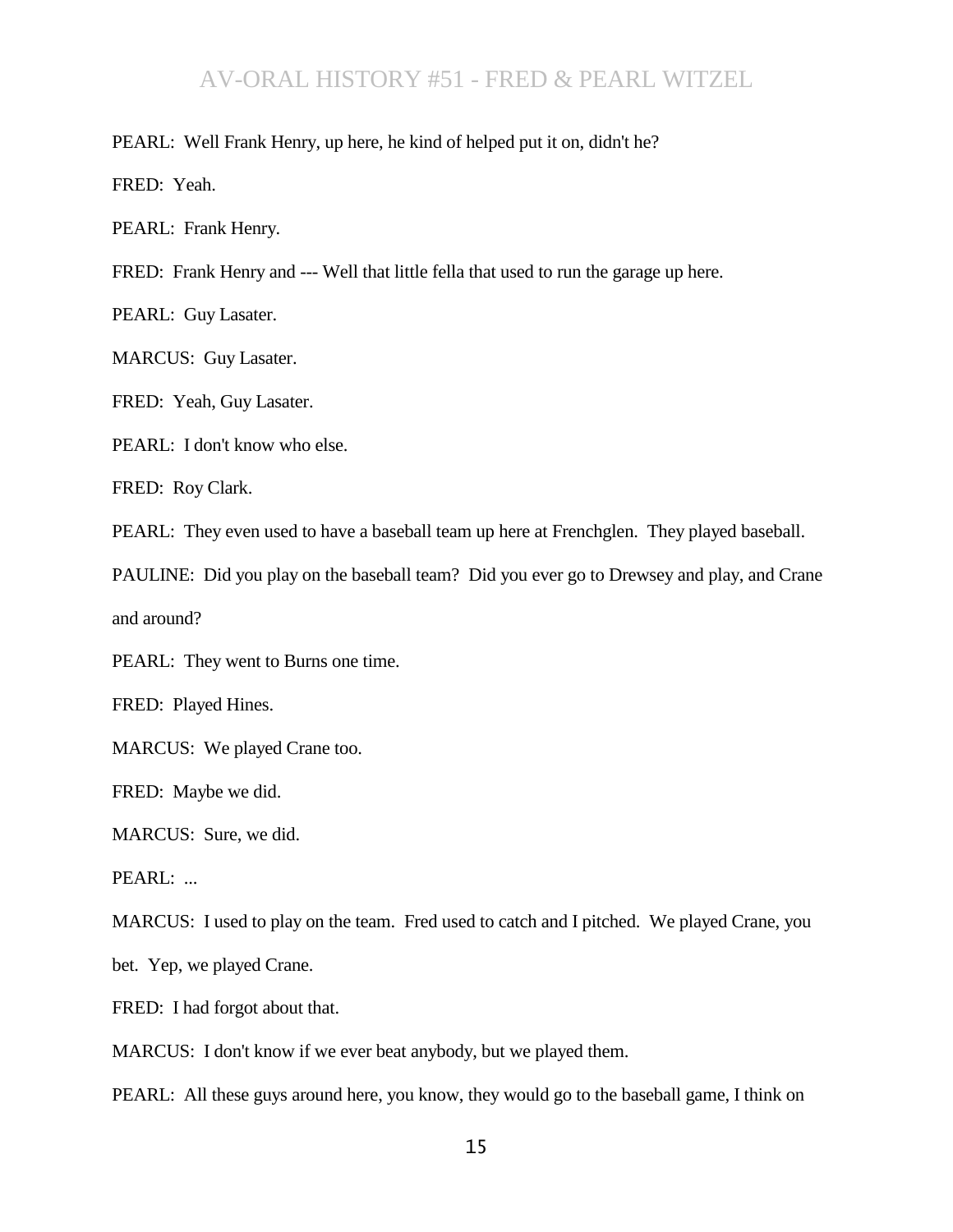Sunday up here, and their hands were crippled up for all the rest of the week. And about the time they got healed up, another game came along. Fred used to have banged up fingers from catching. And Jim Hardin, he played on the team, by golly he was a good player, old Jim was. He could catch a ball, just turn his back and reach his hand out to get it, you know. Jim Hardin that was Marie's husband. You know who Marie Hardin is? Elmer Ash, he played on the team. Oh, that big fella that lived up there above, on the Barnes's place, what was his name? He played on the team.

MARCUS: Glenn Edwards.

FRED: Who?

MARCUS: Glenn Edwards.

FRED: Glenn Edwards, that's right.

PEARL: Yeah, that's right Glenn Edwards.

MARCUS: Glenn Edwards.

PEARL: He played on the team, and gosh I can't remember who else.

PAULINE: You were married about 1930 you said, 1931?

PEARL: '31.

PAULINE: Well, was your family a Harney County family too?

PEARL: Well, Dad come here and took up a homestead in 1916, but he didn't stay only just a short time, and then he left and went back to Washington. And I got married to stay here.

PAULINE: Well, what was his name?

PEARL: Myers.

PAULINE: Myers. What was his first name?

PEARL: George.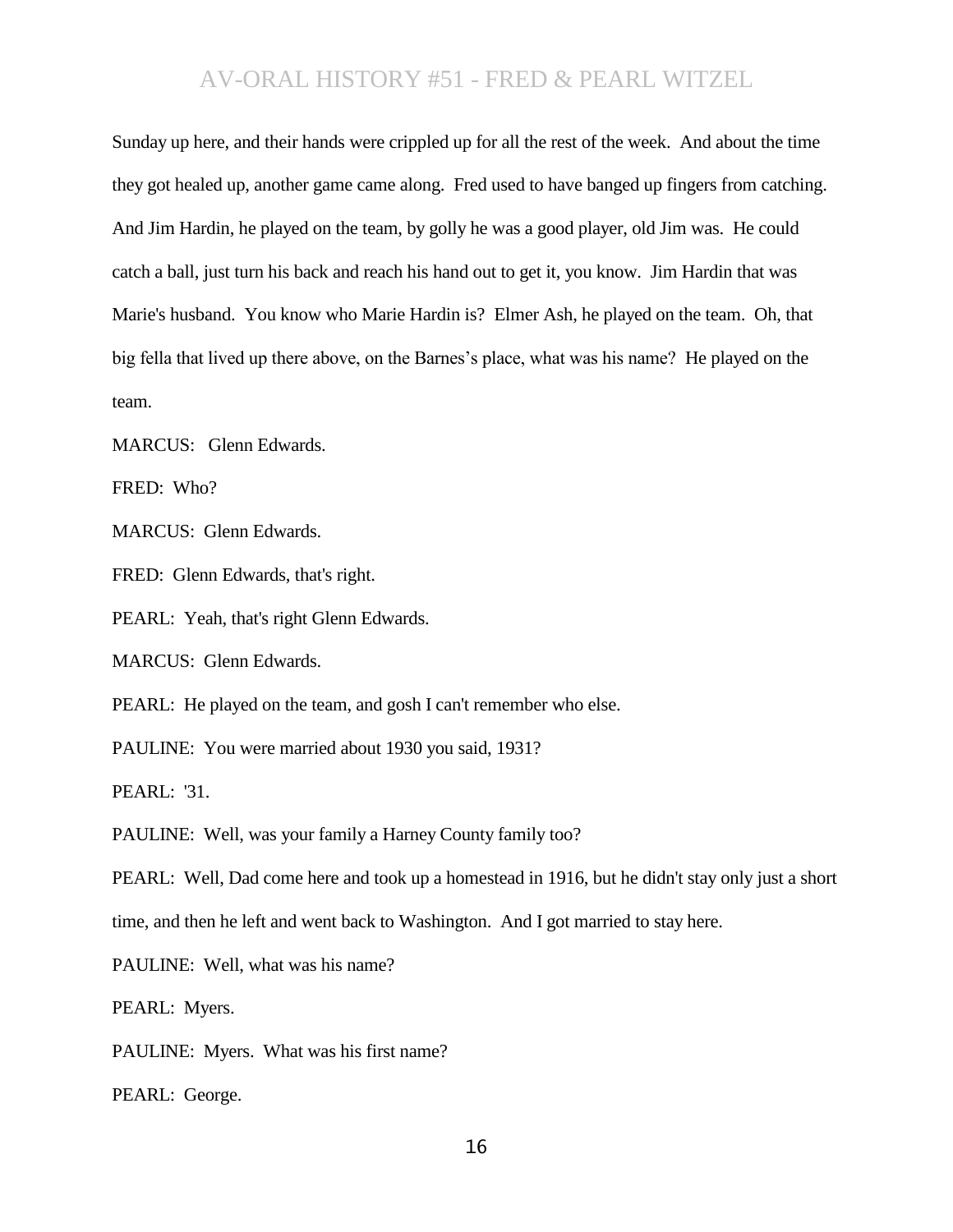PAULINE: George Myers. Where did he homestead?

PEARL: He homesteaded over there on the road from Frenchglen to the Narrows.

PAULINE: Oh, across that way.

PEARL: The road where the mail stage goes in on over to the Narrows. Well, I don't know from

Frenchglen down there, well I imagine about 6 miles, 6 or 7 miles somewhere like that.

PAULINE: Did you ever teach school or anything around here or do anything?

PEARL: No.

PAULINE: Why did your dad leave? Was it because of drought or---

PEARL: Well, it just took too much money to live there. You couldn't raise no crops, too many jackrabbits I guess, and not enough rain, mainly. These dry ranches, you know, guys come in and take these homesteads and they starved out in just a short time. Not enough moisture to raise a crop. Too many jackrabbits to eat it up if you did raise one.

PAULINE: Were you married in Burns or ---

PEARL: Yes.

PAULINE: Yeah. Do you remember who the minister was, or the ---

PEARL: You mean Fred and I were married in Burns? Well, I was married before. Fred and I were married in Bend.

PAULINE: Yeah. Well I thought there was quite a few years in between there that were unaccounted for.

PEARL: Yeah, we were married in '31. We've lived here on this place ever since. That's 52 years, or 42 years, 42 years.

PAULINE: Do you usually go into Burns for supplies then when you lived here, or all the time that you were living here?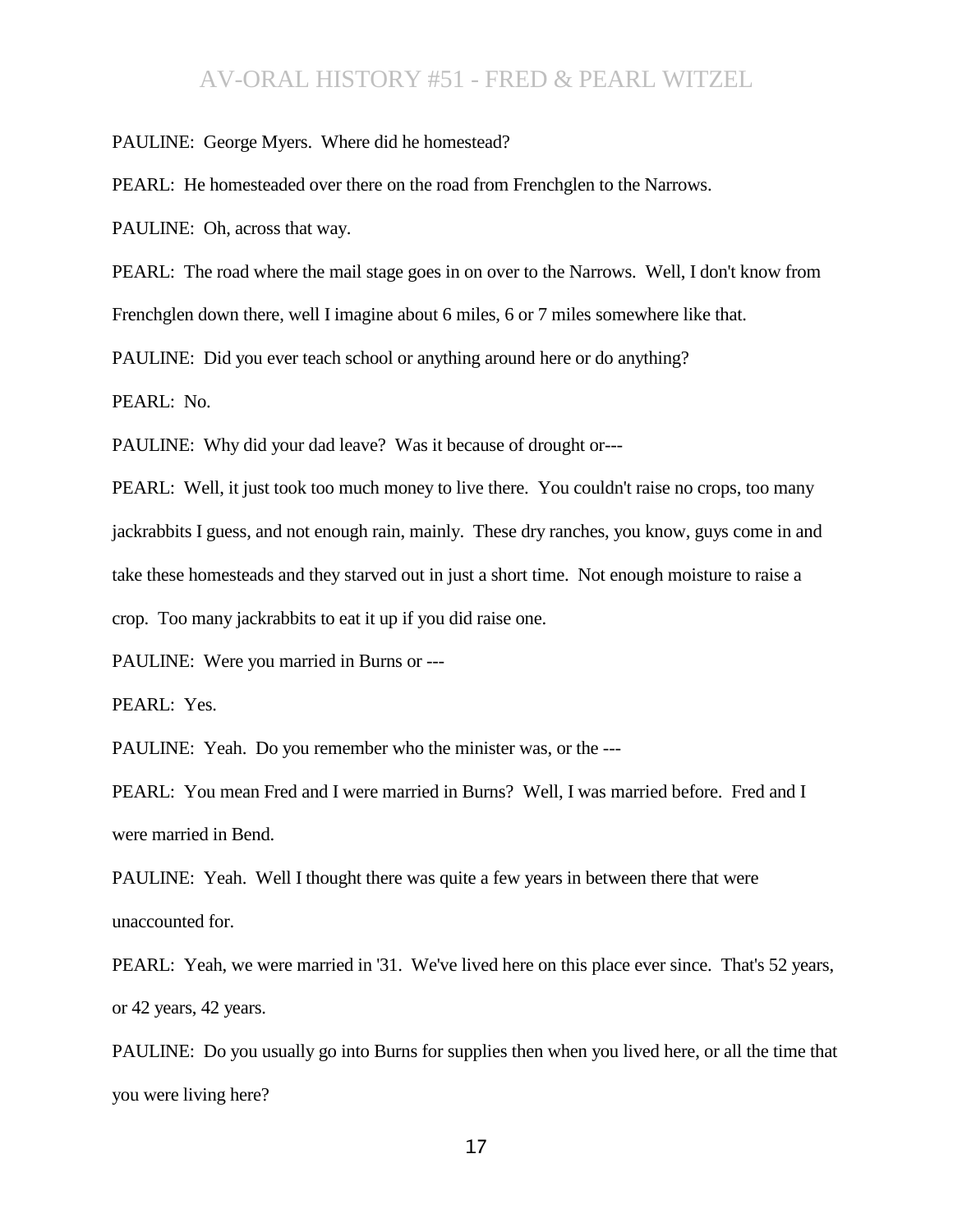PEARL: We didn't go very often them days. They didn't have enough gasoline to get you there and back again. About once every month or two.

PAULINE: Can you remember the first car you ever rode in?

FRED: No.

PAULINE: Or the first car you ever saw that you remember?

PEARL: Probably your old dad's old Model-T Ford, huh. Got to tell them the joke about that. The dad come home with the first old Model-T, and he had a garage. He drove in and hollered whoa, and went right on through. Come right around and done it again, went through twice before he ever did get it stopped. I know Fred's mother says that she pushed that old Ford, she said she thought more than she ever rode in it. Every time you came to a hill, you know, everybody would have to get out and ...

PAULINE: Yeah, get out and push.

PEARL: Especially if the ground was a little sandy, and we was, everyone would push the car over the hill and away you would go again.

PAULINE: What was the first car you ever owned, personally?

FRED: Ford.

PEARL: Model-T or Model-A?

FRED: Model-T. I think I got it in 1916, 1915.

PEARL: You was 21 years old, is that right?

FRED: Got it in 1915 from Myrtle Hickey in Burns.

PAULINE: Uh huh. What color was it?

FRED: Black.

PEARL: They were all black.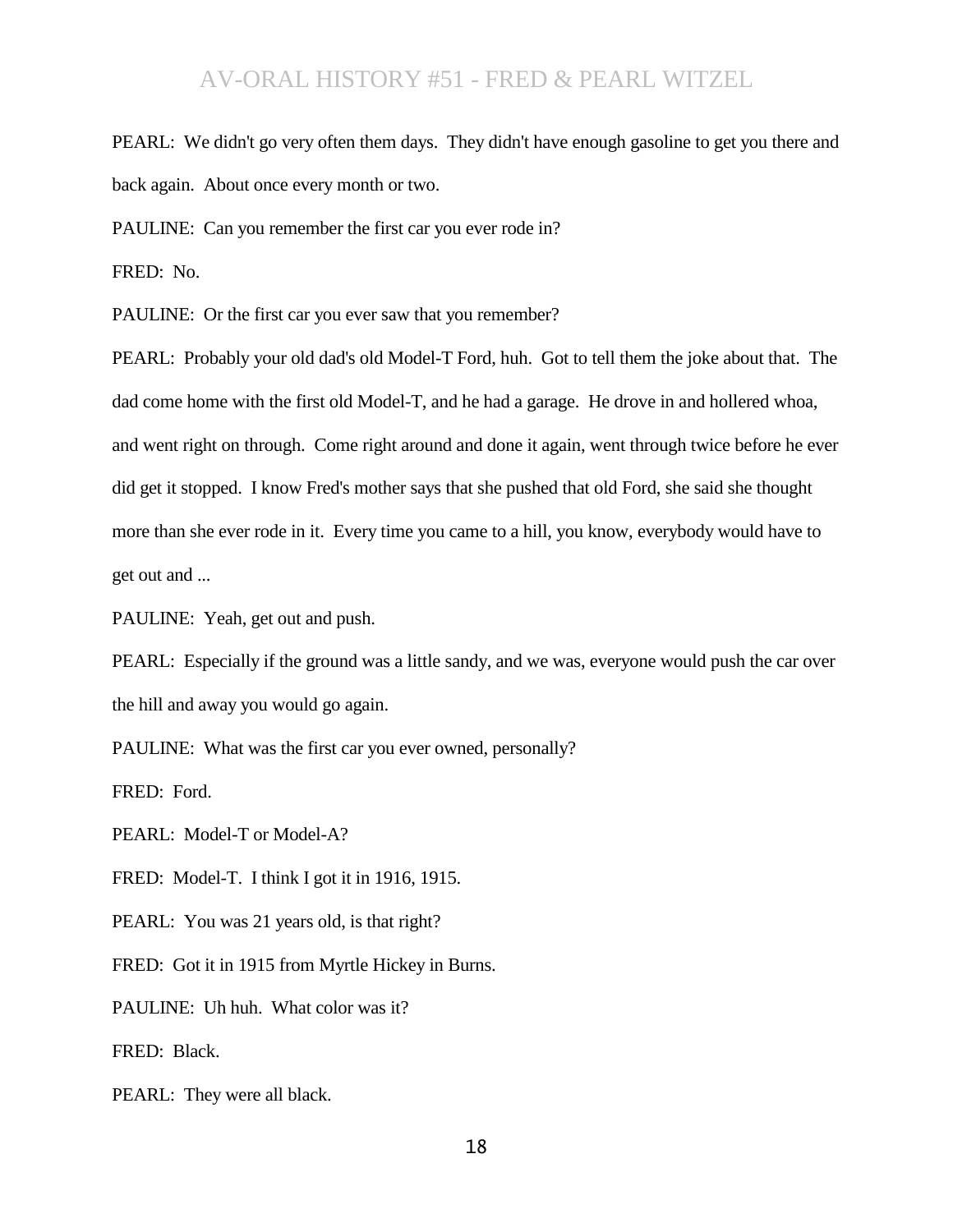MARCUS: They were all black.

PAULINE: They were all black, all black.

PEARL: That's the only kind of paint they had.

FRED: Only, then the radiator was copper. No, it was, I guess it was copper, but it was brass wasn't it Marcus?

PEARL: Copper and brass.

MARCUS: Brass.

FRED: The outside was brass, wasn't it?

MARCUS: Yes.

FRED: Yeah.

PEARL: You know when we first come here, the first summer I guess I was here, I worked for Doctor Iland over there at Lawen. And old John Oard lived there just this side of where she lived down on the lake. Just before you got to her place, you come to old John Oard's place. And he had one of them old, old Fords that didn't have no doors on it, you know, one of these big old long horns on the side, you know. One of them real old ones. I just often wondered what they did with that. It sit in that garage for years.

PAULINE: Can you tell me a little bit about Doctor Iland and the outfit that they had over there at the Warm Springs?

PEARL: I don't know too much about it after they moved over there to Warm Springs. I know she built that swimming pool out there; you know. And the water was so hot that you had to cool it two or three days before they could even get into it.

PAULINE: Well when you worked for her, it was before that?

PEARL: She was down in the lake then, just running cattle down in there. Then she doctored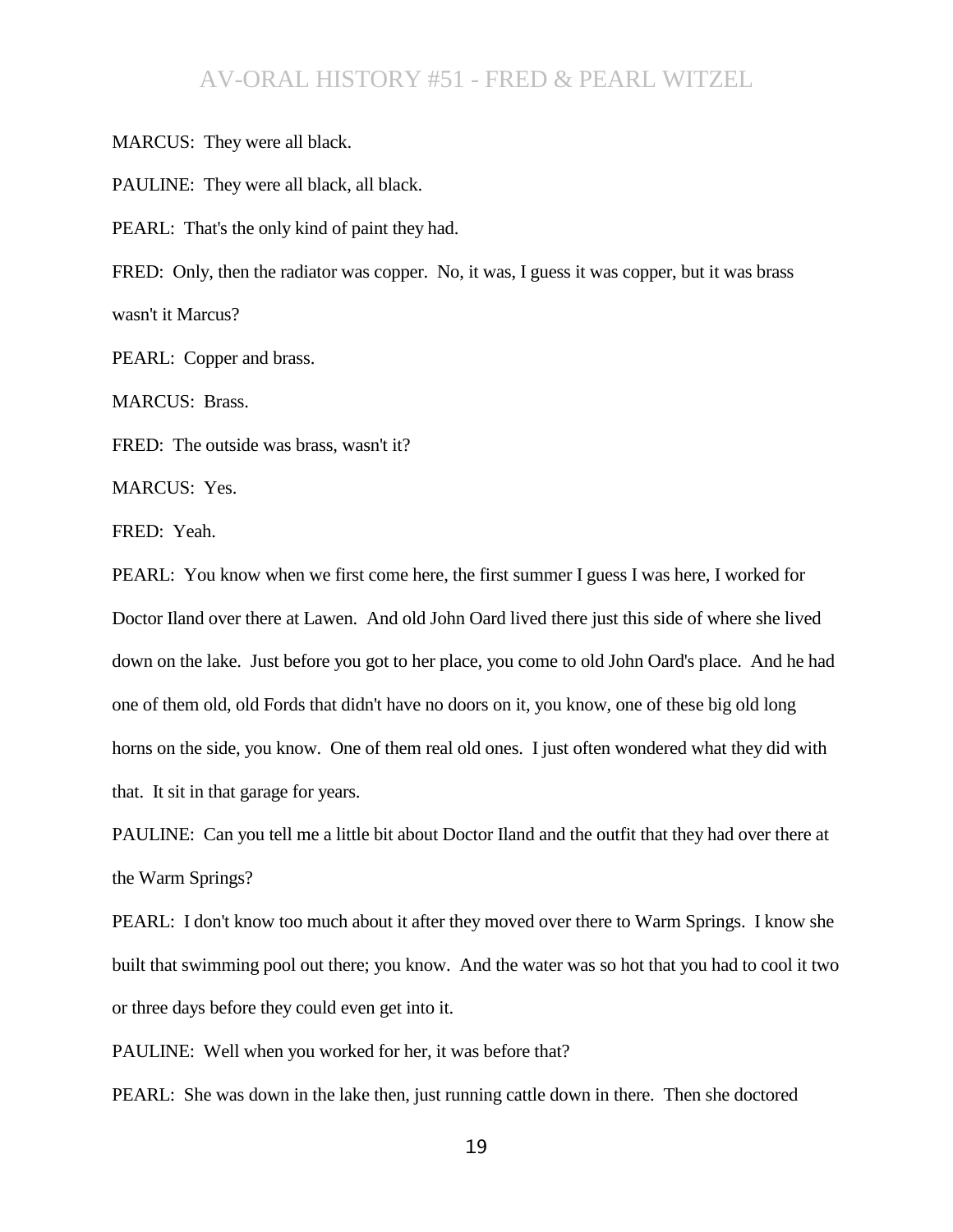around the country, you know. She was, she lived down there. I don't know who owns that place now. Craig Cohorn had it for a while, and then I don't know who is on it now. Its way down in the lake, you go down through Lawen there, and on down into the lake. But she doctored around there, she was a pretty good doctor, old lady, Doctor Iland was.

PAULINE: Where did she come from, do you know?

PEARL: I don't know that. I think possibly back east, maybe someplace. I think when she died, there was either a nephew or a niece or somebody came. The only relative she had or something like that.

PAULINE: Well, it's been kind of a mystery to me, or intriguing to me I should say, you know, about a woman doctor out in this country. But that period of time ---

PEARL: She had a buggy and a horse, and that's the way she went for a long time. And then finally they got the old Model-T Ford. Ralph Catterson, he used to drive her a lot after she got the car. Didn't he drive when she got the horse and buggy? I can't remember. Old Ralph just, they got in an argument one-time some-body said. And then --- about washing a car. So she washed her half, but she didn't wash Ralph's half. But in the spring of the year the water used to get kind --around there, and she would go so far in the car, and then they would have to either wade in or ride horseback on back into the place.

PAULINE: Uh huh, because it was really right down near the lake. Yeah, I've heard that she was quite a good doctor and ---

PEARL: Yes, she was, Doctor Iland was. She was here, I guess, a long time. About the time the flu was so bad, about the time she come here. I don't know how long, but it was long about that time. Along about 1916 or '17, somewhere along there, '18. I wouldn't say for sure when she came, but I know she was here when we came. We came in 1916, Dad did, and she was living there by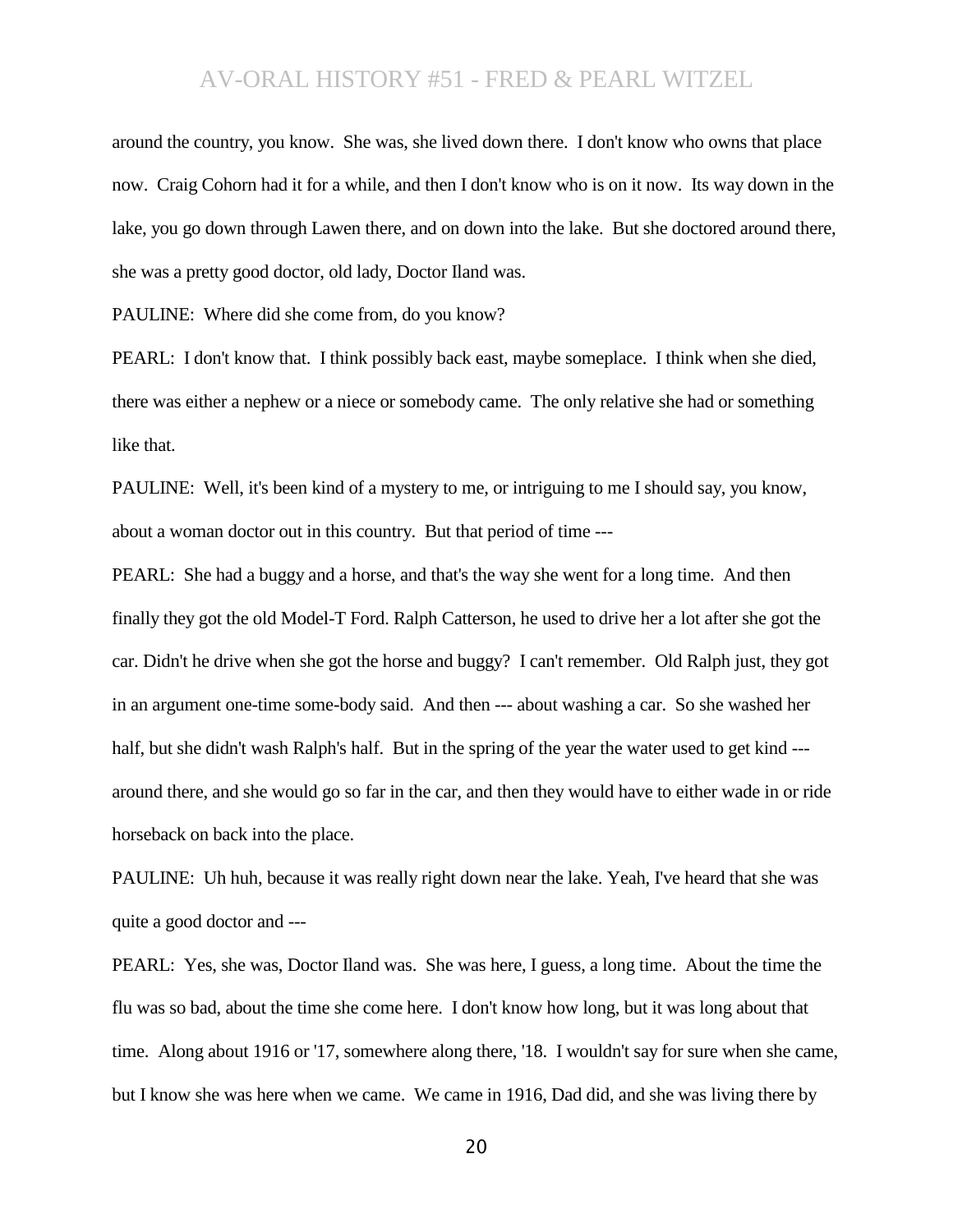the lake then.

PAULINE: Do you remember the flu epidemic, and anything about that?

... (Discussion of the flu)

PAULINE: What about jackrabbit drives, did you ever take part in a jackrabbit drive?

FRED: Oh yes. Down at Voltage, went to a jackrabbit drive there one time. And then out in Sunset, I was ---

PEARL: That was Brady, was that old lady's name, Mrs. Brady.

FRED: That's right, Brady, was that doctor's name.

PEARL: No that was a woman; yeah that woman was a doctor. She wasn't really a doctor; she was just a practical nurse.

FRED: Yeah, Brady.

PEARL: Brady.

FRED: We went to a jackrabbit drive out in Sunset Valley.

PAULINE: Well, tell me about the one out in Sunset Valley, I'm kind of interested in that Sunset Valley area out there.

FRED: Well they went out there, and there was lots of homesteaders in there at that time. I

imagine --- well you take from the Narrows along the road to Burns, to Wright's Point rather.

PAULINE: Yeah.

FRED: Well, about every --- I think then the homestead law was 160 acres. Then they changed it to 320, it could have been 320. But anyway there was homesteads, you might as well say, from the Narrows clear to Wright's Point on both sides of the road, besides further out there, was homesteads. But they was just pretty near all taken right along that road. And then during the war, about 1917, they all pulled out, and of course I guess they went to the shipyards.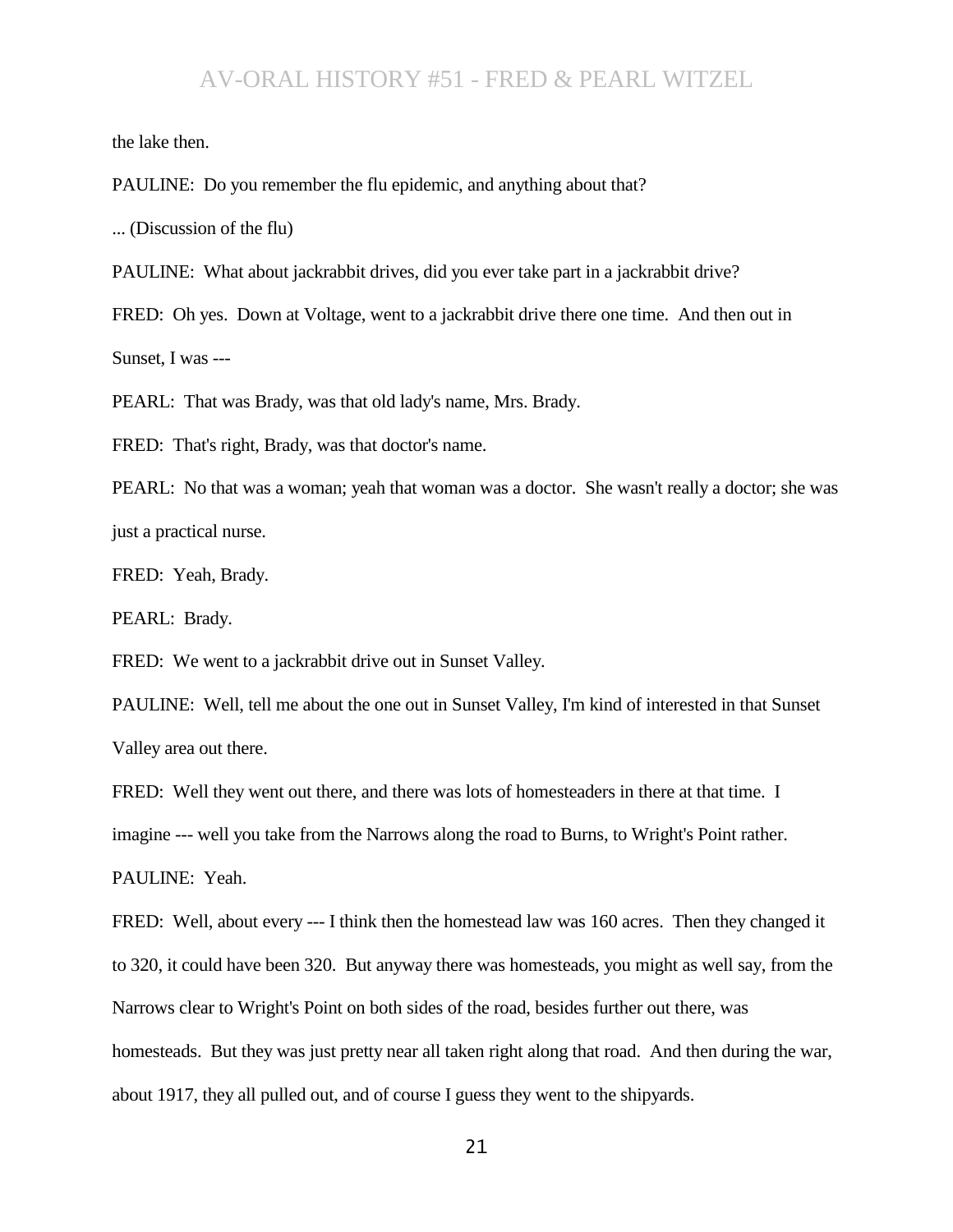PEARL: Well, she wanted to know how you did the rabbit drive, Daddy.

PAULINE: Yeah, we'll get him back on the track here.

FRED: Yeah. Well, out there in Sunset they'd just take --- and there was one of these people lived there, and like there would be two ranches, and a fence along, you know, from one ranch and down. And they cover a, triangles, why they'd take and build a corral right in the corner. And then they'd just, people would get out there, oh probably it would be 75 to a 100, you know. Some of them would be a horseback; they'd take the outside and go way around. And they'd just all come in, you know, and they'd drive them rabbits, they would be --- they was probably a hundred yards apart, a couple hundred yards. And as they come close to those wings, they just kept a coming in, you know. And they'd just drive those rabbits into those there pens, the pen they had built. And I've seen them piled up there, you know, where they'd be ... this here house as high, you know. Make those drives.

PAULINE: Then you just get in there and club them.

FRED: That's right, they'd just take clubs and ---

PEARL: Maybe had thousands of them.

PAULINE: Yeah.

PEARL: Everybody would take a lunch, and they all had a big potluck dinner afterward.

FRED: Lots of those people, you know, in them days, lots of those homesteaders would take those rabbits, a lot of them, dress them for their meat, you know.

PAULINE: Yeah.

PEARL: Well, it was either that or go without meat.

FRED: Well, in them days it don't seem like, after that, years after that why these rabbits kind of got disease in them.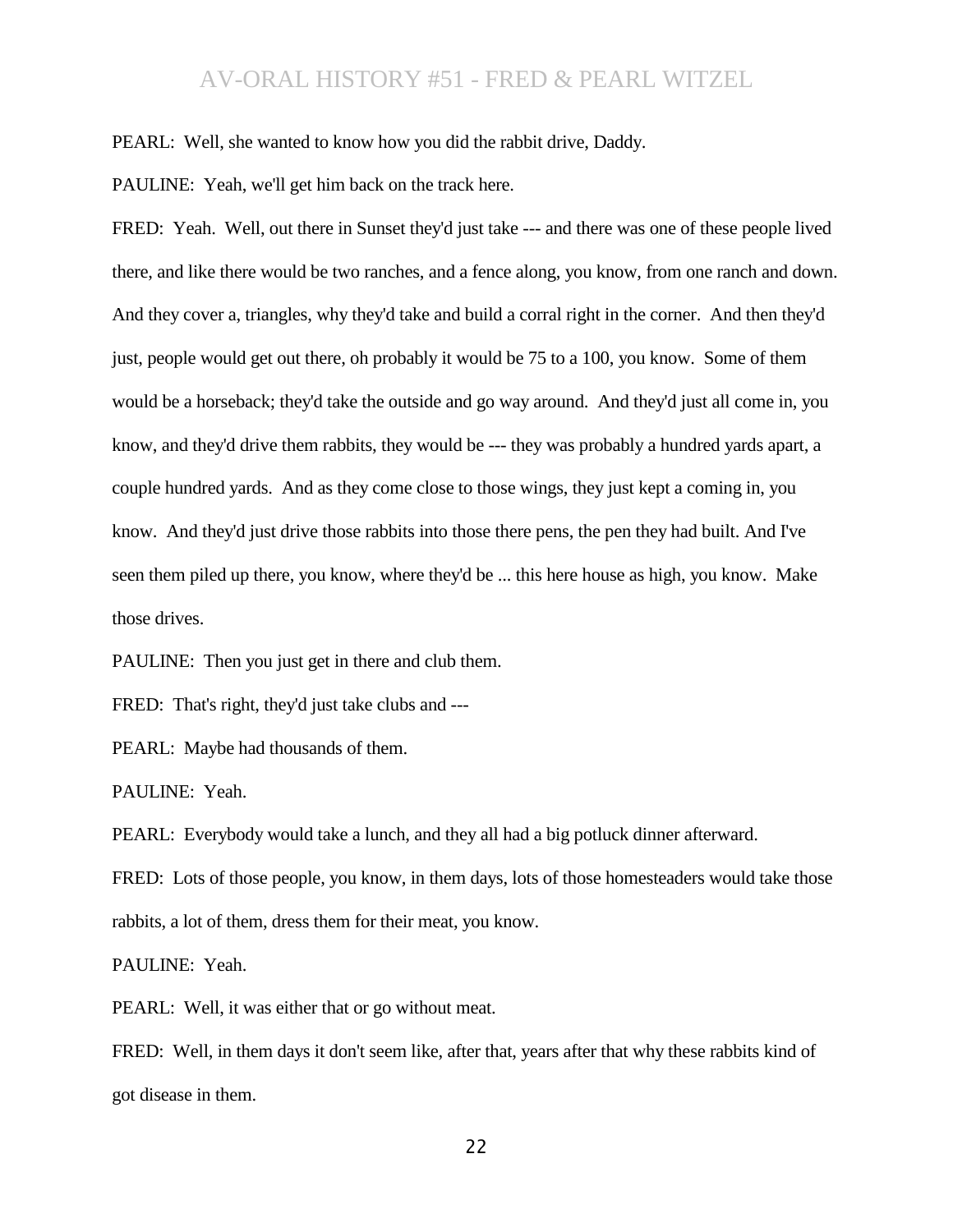PAULINE: Yeah.

FRED: In them days you never seen a rabbit that had a disease.

PEARL: Well, in later years they had one or two rabbit drives over to Barton Lake, Jenkins did over there. Maybe you remember that, it hasn't been very long ago.

PAULINE: Well, about 15 years ago they were real bad again, they were really bad again.

FRED: Yeah.

PEARL: They had drives over at Barton Lake, Jenkins did.

MARCUS: Yeah,…during the CC days. I think they got one rabbit. And the CC boy tromped him to death getting out of a hole, they poked down into.

PEARL: Well, every one of those CC kids had a rifle, those that come from New York. And I think they cleaned our rabbits out up here, we never had too many after that.

MARCUS: Well ... would beat off, you know, the rabbits would dodge around ... It was just like playing hockey. That was the only rabbit you got. They were coming in there and eating up the lawns.

FRED: Oh yeah.

PEARL: Well, they were quite thick, I guess, after the CC left. When Freddy was just about 8 or 9 years old ...

MARCUS: '58 was, that was the year the rabbits and the mice ---

PAULINE: Yeah, they were really bad that year.

PEARL: Born in '37, that would be '47 and '48.

FRED: What did you say, '58?

MARCUS: '58.

PEARL: Well we had them thick before that, because I can remember them ---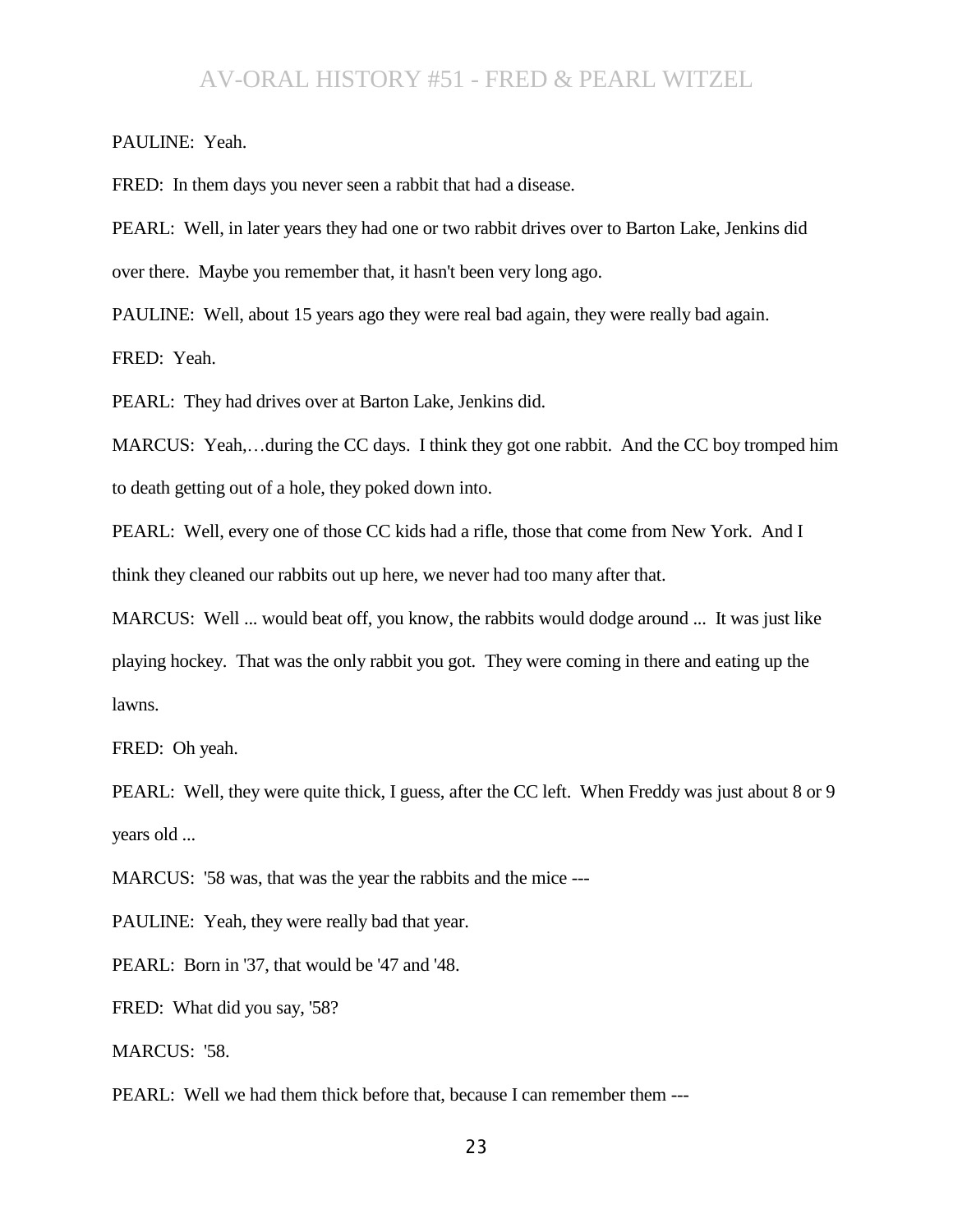MARCUS: Yes, but this '58, the last ---

PEARL: During haying time we'd start right here by the corral and just go up to the road under the hill there, and we'd kill 90 or a 100 rabbits. I'd drive the jeep for him, and he'd shoot rabbits. It was just a matter of; it was just a quarter of a mile.

#### MARCUS: Yeah.

PEARL: And we'd get about 90 or a 100 rabbits right there. They were pretty thick that time. We went down the road here one night, we was going down into the field there where the haystack ... going to shoot them. And lo and behold the antelope season was on. Just ready to turn in the gate, well here come the cop, a new one they brought in for this antelope hunt. Well he wrote us out a ticket for shooting off the highway. I guess we did shoot one or two going down there, maybe a half a dozen. He swore we was hunting, or something. We had to take the hubcaps off and everything. I told him we was just going down to the field and kill the rabbits around the haystack. "You know," he said, "how many tickets I wrote out between here and Burns?" He said, "13." MARCUS: All rabbit hunters, huh?

PEARL: All rabbit hunters. You know he got Elmer Ash right up here after he left us; he caught him that made 14.

#### SIDE B

MARCUS: When Charlie Chapman moved out to Star Mountain in 1931, there wasn't a deer in the country there. And then they started showing up along, oh a couple years later. By '35 there was deer all over the place there. Then they started showing up down home in here, too. But then in 1927, I hunted on Steens Mountain up there. Fred Osburn, my uncle, married Judy Wise, told me he herded sheep on Steens Mountain the summer of 1940. Saw one little forked horn buck all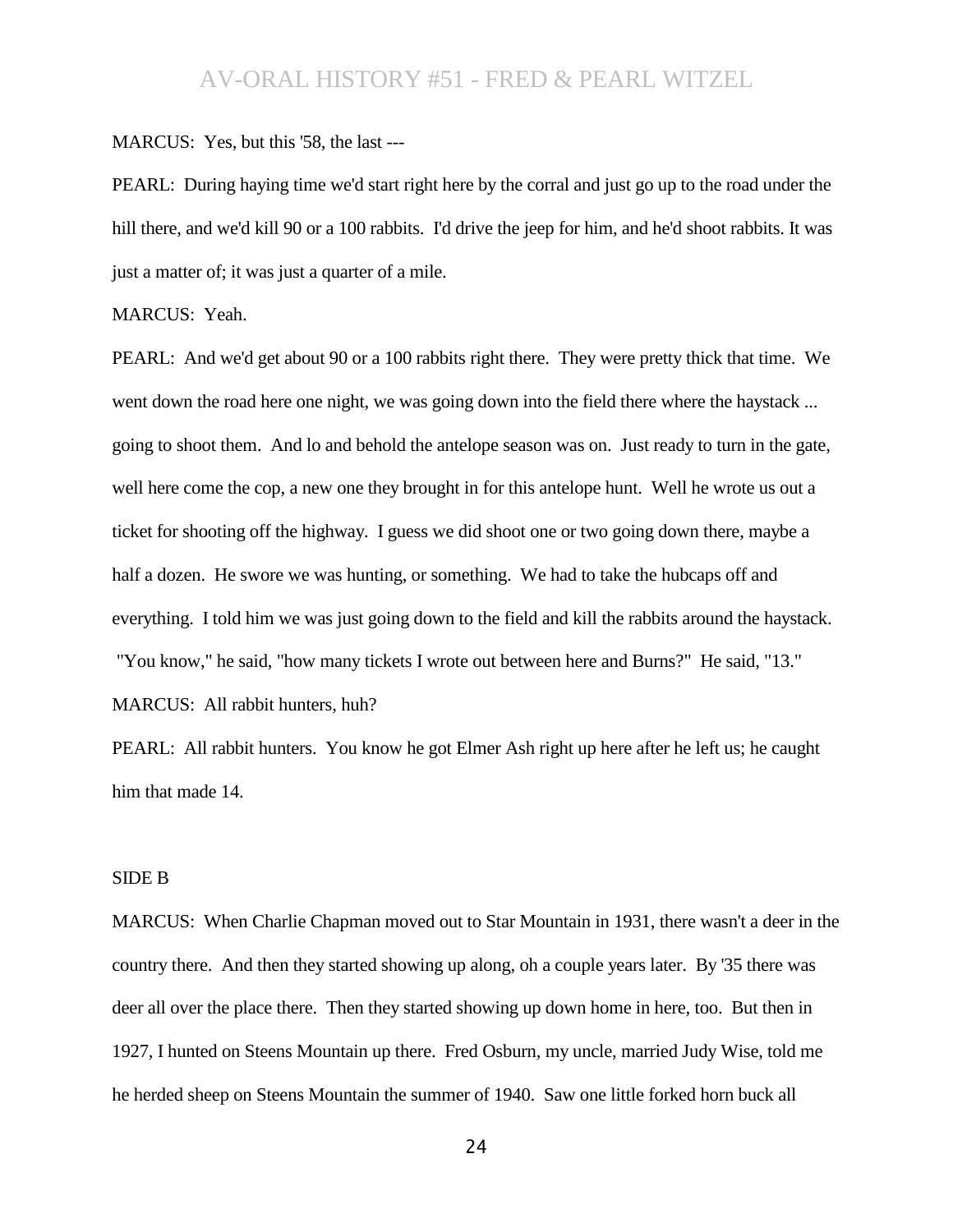summer.

FRED: Yeah.

MARCUS: What happened, I don't know.

PAULINE: Sounds like they go in cycles then.

MARCUS: And then if you read these early diaries in here, there wasn't any game in the country. People ate their horses, and ate their oxen coming through here.

PAULINE: Well, that book, you know, that Oregon history book that Charlie Otley had over here?

I was looking in there for references to Harney County, and that one I got a hold of, well it was a

relative of Irene Davis' that was with this party that Meek brought in through this area someway.

And they got, oh they ---

MARCUS: Yeah, in 1845 went down by Wagontire.

PAULINE: And no water, no game, nothing to eat, no anything. Yeah.

PEARL: ...earlier in 1918 along there, when I was out there to Jack Creek there was quite a lot of antelope out there in that country.

MARCUS: Oh there is lots of antelope in that country, yeah, you bet.

PEARL: I don't remember about too many deer, but I can remember there was lots of antelope out in there.

MARCUS: Yeah, the Foster Flat country.

PEARL: Yeah, droves of them.

MARCUS: Foster Flat ---

PEARL: In the wintertime they bunch up, you know.

MARCUS: Yeah, Foster Flat at that time. Well up in the '30's was bare brush, you know.

FRED: Yeah.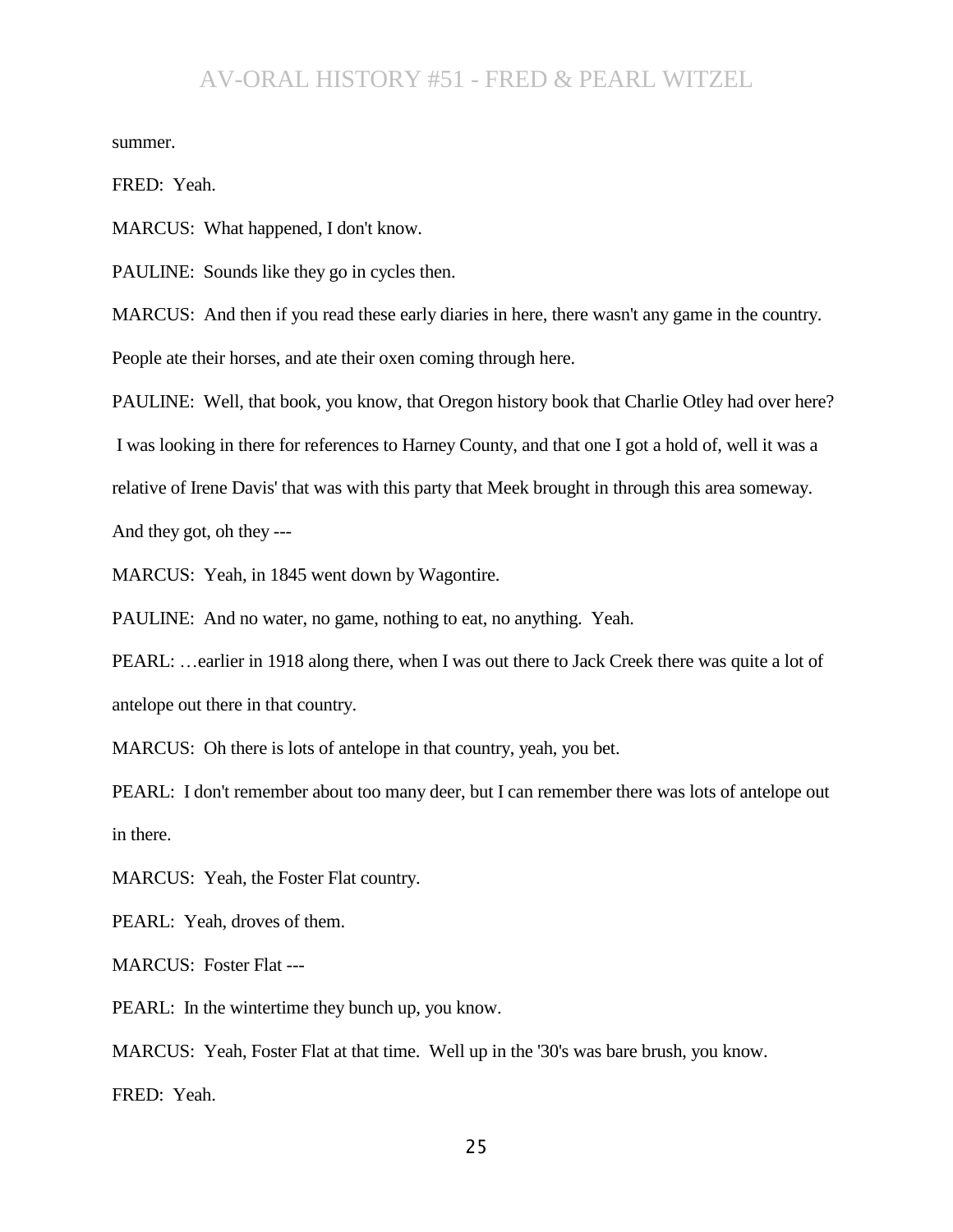MARCUS: You remember, Fred, we used to go out there, I had that, you remember that ... Ford Roadster I had. Go out there and we'd catch an antelope on that lake. The brush is that high now, and as thick as hair on a dog's back.

FRED: I know when I was just a kid, well I was probably about 15 years old, 16, Taft Miller and I used to --- of course ... And we'd go out there and we was riding for those fellows. And out on Foster Flat we used to try to outrun those antelope and lasso them. And they'd just, we'd just get about so close, just ready to lasso one and they'd just stayed right there. We never could get close enough to really lasso them.

MARCUS: You ...

FRED: That's right.

PAULINE: Well, they're fast.

PEARL: They're pretty fast on ... You betcha they are.

MARCUS: Fred, Jack Robinson told me that when he first went out in that country, they was stacking hay out on Foster Flat. Did you ever see haystacks on Foster Flat?

FRED: No.

MARCUS: ... along there.

FRED: Who's that?

MARCUS: Jack Robinson.

PEARL: Jack Robinson.

FRED: Well, I never seen any hay there. I seen where they, out there at Clover Swale, this side Clover Swale there where Jack lived. Of course, there was no brush. And I guess they did cut hay in there, all right. They used to have a little haystack there.

MARCUS: Yeah.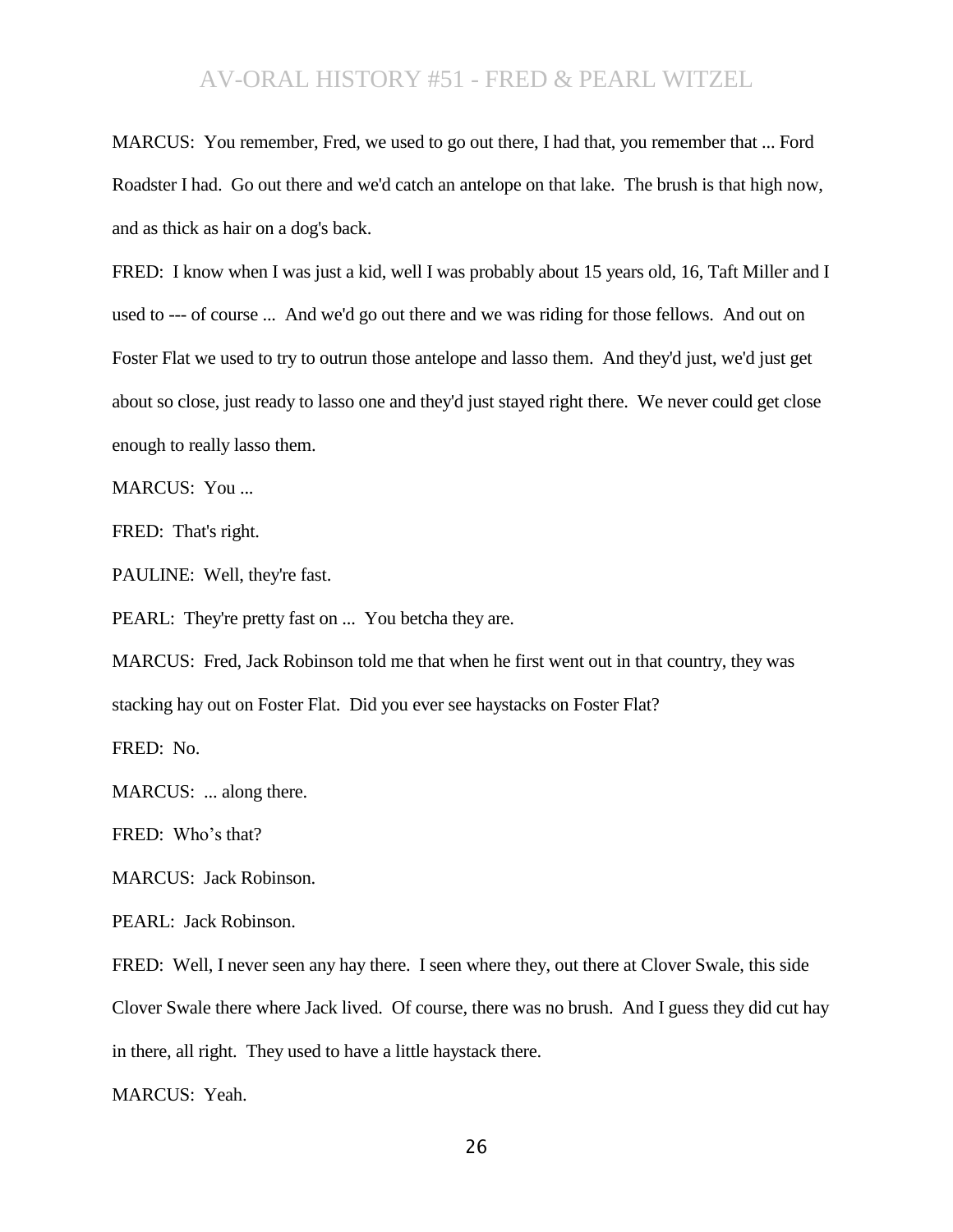PAULINE: Well, what about Clover Swale, was there quite a community there at Clover Swale? Did they ever have a post office or stores or anything there?

FRED: I don't think so.

MARCUS: No, not right at Clover Swale.

PEARL: They just had one there at Blitzen, and Beckley, and Catlow, wasn't it, post offices?

MARCUS: Yeah, there were six out there, Berdugo, and ---

PEARL: Six, oh Ragtown.

MARCUS: Yeah, Ragtown, and Rock Creek, and one of them up toward the schools there too. Up toward Clover Swale, but they were still out in Catlow Valley.

FRED: Catlow Valley.

MARCUS: Clover Swale, Pauline, was just a little valley, and it juts back up into the hill, and it breaks off of this country out south of Harney Lake. And the drainage goes to Catlow Valley, but the drainage on this side of it comes to Harney Lake, or Silver Lake. It comes to the north, and that drainage goes to the south from when you get into Clover Swale.

PAULINE: But there were quite a few people that had places out in there?

MARCUS: Well, there was about three places, four places in there.

PEARL: That's where Mrs. Bradeen and her homestead...

MARCUS: It was close by there.

PEARL: I think her mother was out there, too.

PAULINE: I know Treff Duhaime was out there for a while.

MARCUS: Yeah, now they're out in the ---

FRED: I'll tell them about ...

PAULINE: They weren't actually in ---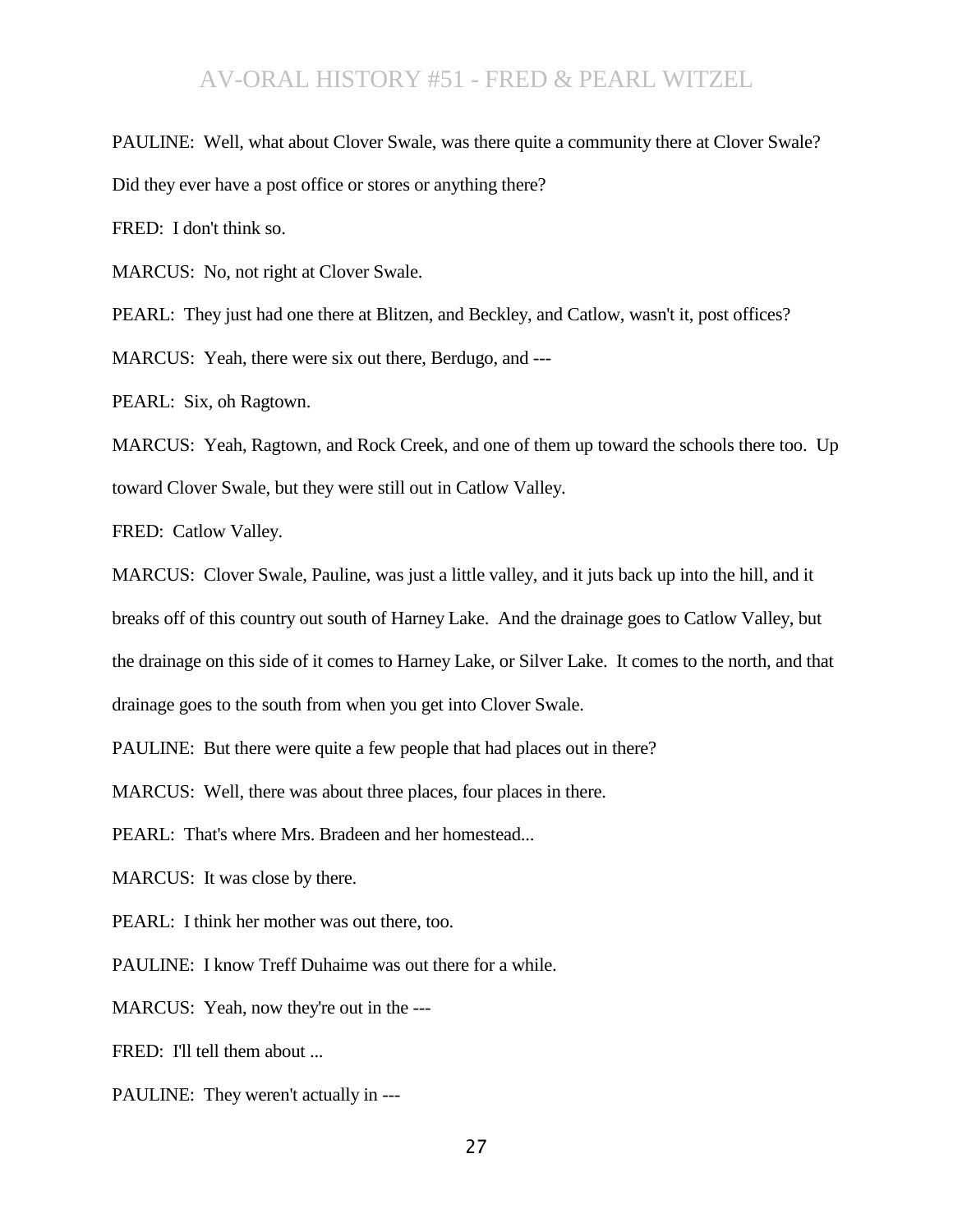MARCUS: They weren't actually in Clover Swale.

PAULINE: Now they refer, when I talked to Bessie, she referred to that.

MARCUS: Well, when they'd come to Burns, they'd come right through Clover Swale and in on the south side of Harney Lake, and then to the Narrows, and went through that way.

PAULINE: So, it would be as good a way to identify as any way. But I had an idea that it was a bigger area than that.

MARCUS: No, it really isn't.

PEARL: Dave Crow lived there.

MARCUS: Yeah, and he was pretty well out in the mouth of it.

PEARL: ... and Mrs. Nelson's place. Mrs. Bradeen, her name was Nelson then. Augustine --- MARCUS: Yeah, well Augustine was over the hill. He was actually out of Clover Swale. He was over to the south, or to the west and over, out of Clover Swale. There was the old Clarence Mace place, and Jack Robinson. And then there was --- those people's names--- I got this tape from Johnny Crow, he told me their names. There was a rock house over on the west side over there, the west side of the valley between Jackson and Jack Robinson's, and Clarence Maces place. It just about come to me, but not quite. And it's over toward where ... dumps in there. O'Malley, O'Malley is the name.

FRED: O'Malley.

MARCUS: I never knew ---

PEARL: Well, where does ... was he at Catlow Valley ...

FRED: He was out this side of Taft Miller's there.

PEARL: Oh.

MARCUS: Did he have a homestead?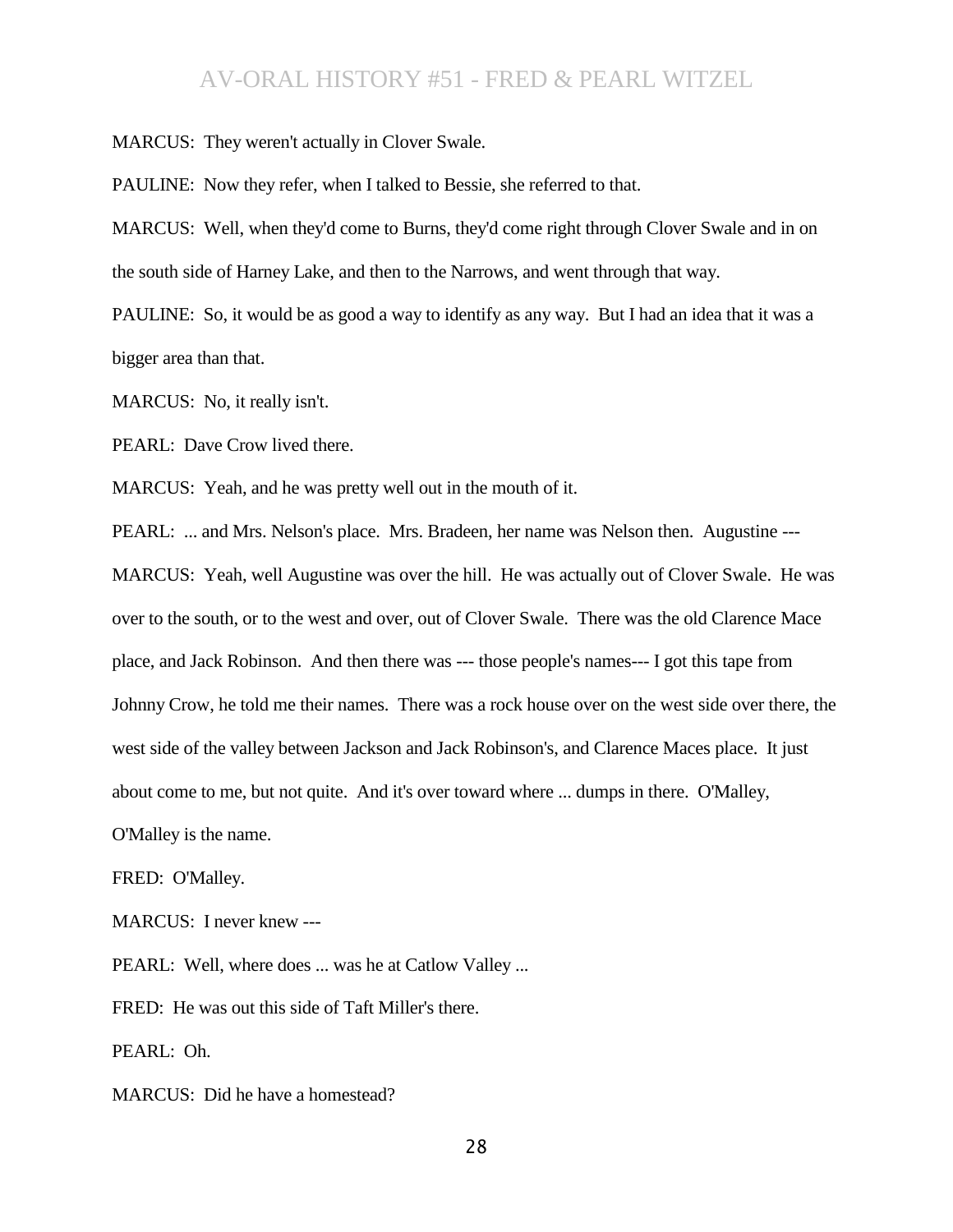FRED: Yeah.

MARCUS: I never knew ---

PEARL: Tucke's had a place in there, you know, called...

FRED: Once you stopped in the old ... there, just as you go up the bridge there a little ways there is

a little draw right up, and Babe had a place in that draw, and Tucke, Bill Tucke.

PEARL: They called that Tucke Flat there, didn't they?

FRED: Yeah. Before you ever went over it, Clover Swale.

MARCUS: On over around Mud Springs there, at Taft's home...

FRED: Yeah, right there, just this side of Mud Springs is where Tucke and them had that homestead.

MARCUS: Millers and them weren't too far apart, I guess, were they?

FRED: No.

MARCUS: I never knew just where the Tuckes lived.

FRED: Three or four miles. Well just before you get to Mud Springs there, you remember kind of a draw that run up the country there? Well, old Babe had a homestead right in that there draw, and Tuckes was on above him there.

MARCUS: On up above there yet.

FRED: On above him. Well, it must have been a couple three miles over to Clover Swale, wasn't it, over the ridge there where you drop down in ---

MARCUS: Oh yeah, it would be all that and more.

FRED: Yeah, come to think about it.

MARCUS: We were out there one time; I'll have to tell you this, in 1951 when we were branding calves out at Walls Lake. And we were up in what they call "V" Valley; do you know where "V"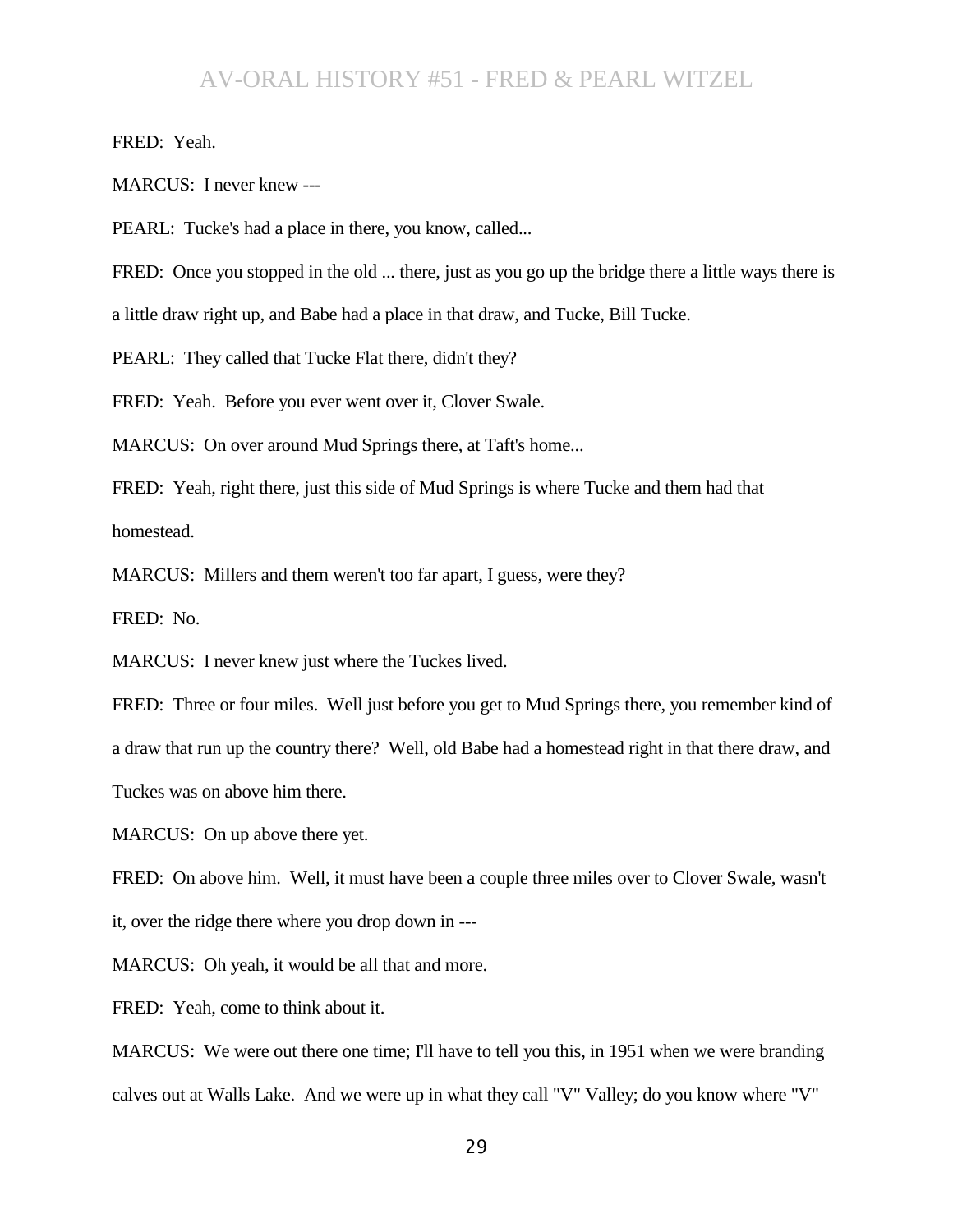Valley is?

FRED: No.

MARCUS: Its west of the Walls Lake. Old windy day about like yesterday, and Jean Miller and Jean Koffman, the people that bought out Billy Dunn down here, and myself, we were off our horses in the head of "V" Canyon waiting for the fellows to kind of get the --- a whole bunch of us. And we hunkered down behind the brush there, and Jerry Miller trotted up, and he said, "Hey there is a man overboard." And I was beginning to look around for the water. You know it was Joe, he was riding the colt, and a sagehen flew out from under him and left Joe where the sagehen left from. We run that horse all over the country to catch him. (Laughter) We had a man overboard, I'll tell you.

PAULINE: I know this sounds like a silly question, but can you remember what your house was like, oh when you were a little boy? What was your house like? How many rooms did it have? FRED: That I wouldn't know, but I remember it was a two-story house.

PEARL: Well, isn't that the same old house that's on the place up there where you kids was born at?

FRED: I think so; I think it is still there.

PEARL: Lee Morris, didn't he ---

FRED: Yeah. ... place out there.

PAULINE: Oh, that's where you were born?

FRED: Yeah, out where Lee Morris lived out there. South of the sawmill there, where you go into Silver Creek.

PAULINE: Well, I've got a picture of that, or I've seen a picture of that house, yeah.

FRED: Yeah.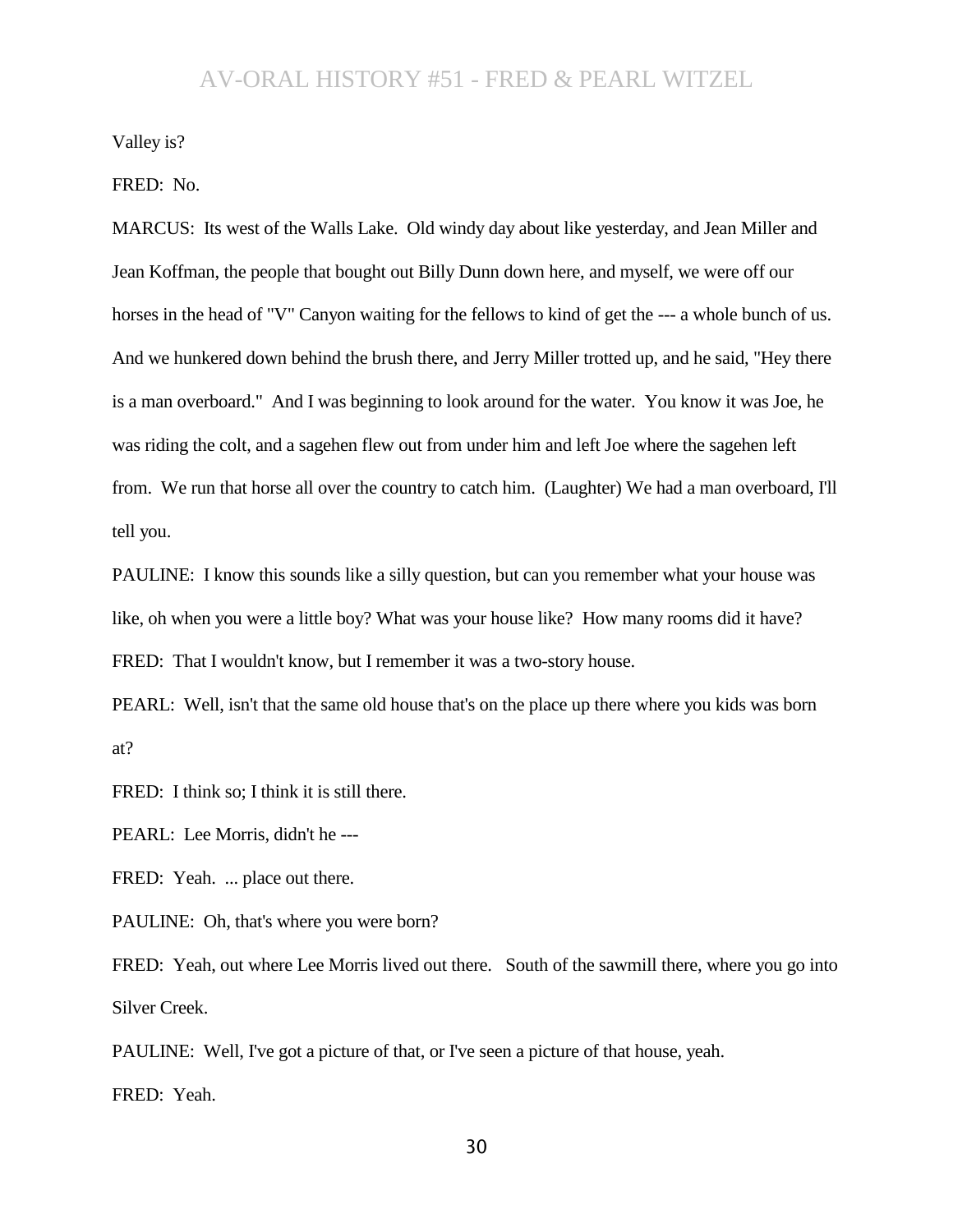#### PAULINE: It was a two story. And did you kids sleep upstairs then?

FRED: Yeah.

PAULINE: Yeah. Had a big porch on the front, didn't it?

FRED: Yeah. Up ... we was off above the ground. I remember one time, we was just kids, my

brother ... brother was making a ... And fixed a ... on my mother's sewing machine ... peddle it and

that wheel would run there, you know. ...

MARCUS: You pulled it off this high porch.

FRED: Pulled it off this high porch.

MARCUS: I bet you were a pretty popular kids about then.

PEARL: About the only sewing machine for miles around.

PAULINE: Yeah, I imagine that your mother was not too happy with you.

PEARL: Especially in those days when you had to make all your own clothes.

MARCUS: You bet.

FRED: I know dad patched it up...

PEARL: ...you and Freedie burnt the haystack up.

FRED: We were living right there.

PAULINE: How did you manage to set the haystack on fire?

FRED: Smoking.

PEARL: Learning to smoke.

PAULINE: I should have known.

PEARL: All the hay ...

FRED: At that time, it was after haying in the fall of the year, you see, and it was earlier ... and I forget who else. That time they was breaking Calvary horses. And Dad had them corrals there, you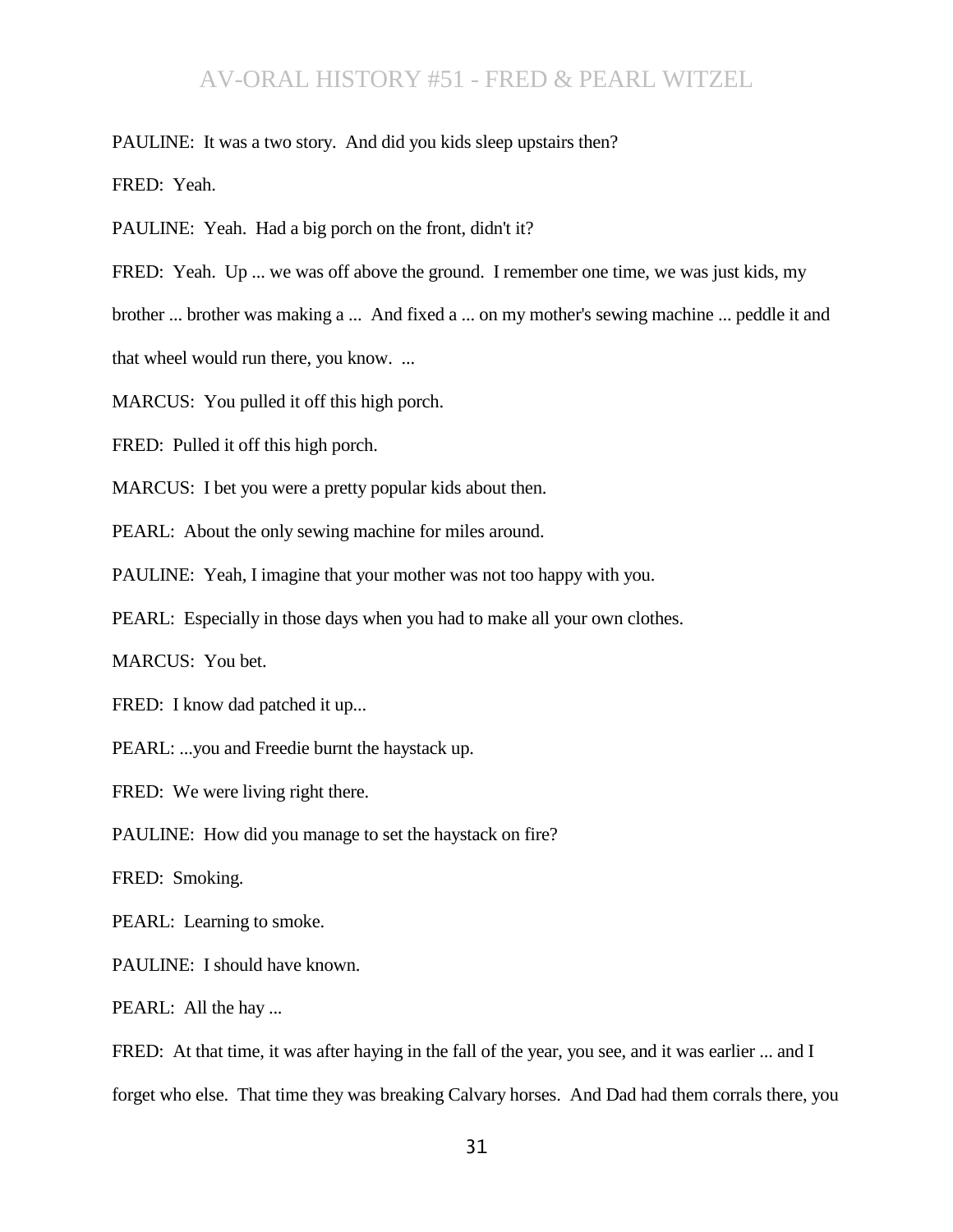see, right on that rim rock. And they was breaking Calvary horses there. And of course, them fellows was always smoking all the time, you see. And we was little tads, and we decided we'd smoke. So, we went back right on top of the ... in them corrals, and I guess there was a whole in the ground, in the rocks there, you know, and we'd go up there by golly and --- And the buckaroo wagon always stopped there, you see, and left their supplies in it, you see, and matches and everything. And the old matches used to come in those boxes, them seven day matches, you see. And of course, we went down there to the buckaroo wagon, and there is where we got our matches. And smoking that there pine bark off of these here pine poles in the barn, you know, we'd get that pine bark off, and we'd ... smoking.

MARCUS: You bet.

FRED: And we smoked up there in that rim rock for a long time. And then we decided after they got that haystack, well that would be a dandy place to smoke. So, we went over there to smoke. And of course, them old seven day matches, you know, you'd light one of them and if you wasn't careful, you know, get right close to the head of them why they'd break off. So, I lit a match, you know, and the head broke off, and it didn't even more than hit that haystack till boy she went right over it, you know. The hay was dry, you know. Burnt up the haystack for Dad. (Laughter) PAULINE: Did he find out how it got started?

FRED: Yeah.

PAULINE: Yeah, he did.

FRED: It didn't anymore than get started, you see, we didn't get ...

PEARL: Two kids on ...

MARCUS: Didn't have a chance to get away, did you?

FRED: Couldn't get away from that haystack, you see. Dad and them their fellows from the corral,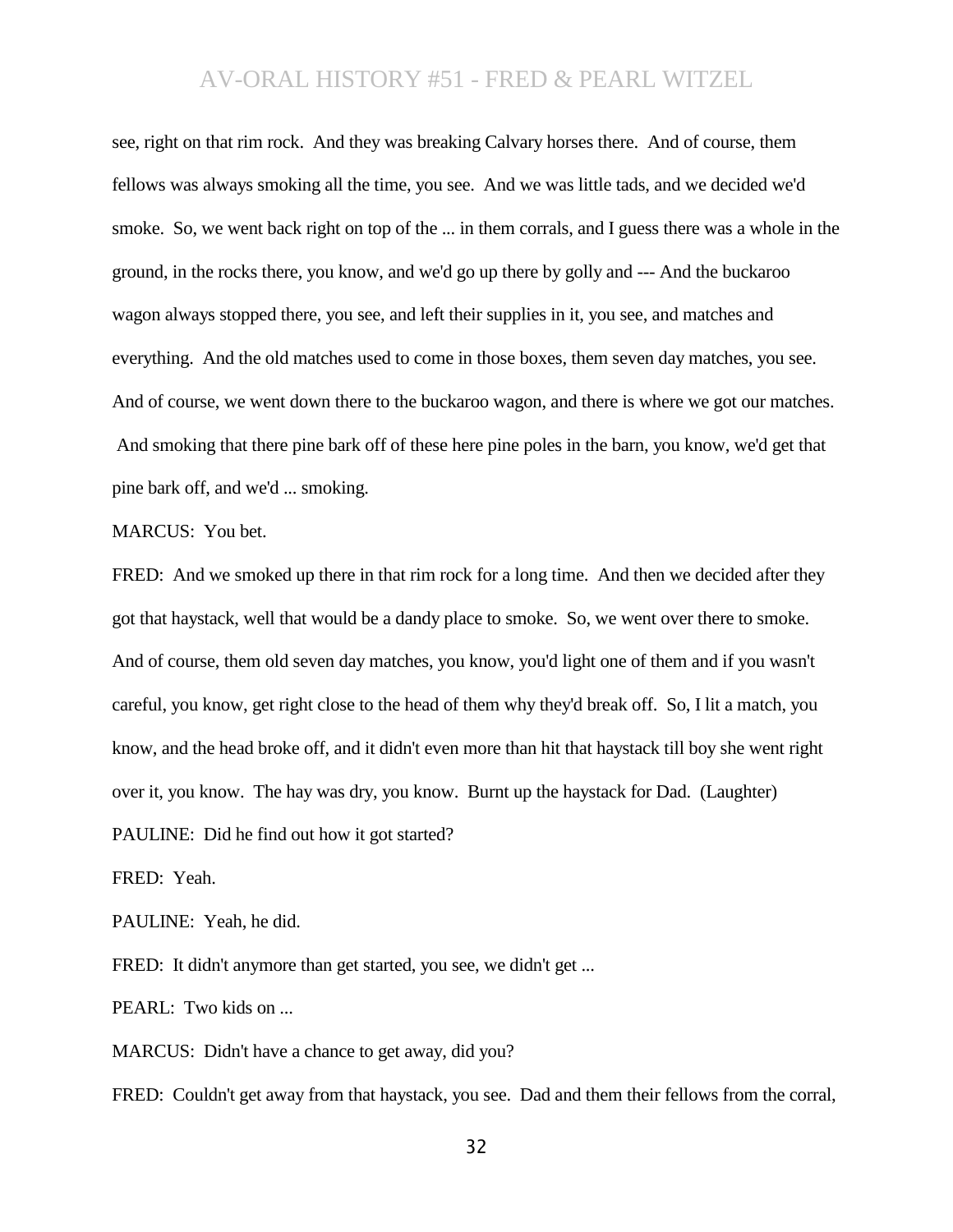they was riding those, breaking those Calvary horses. My dad was out there at the corral, and four or five men, and they run over there. But of course, it's all over that haystack, you know.

MARCUS: Sure.

FRED: Burnt that hay stack up right now.

PAULINE: Well, what was a seven-day match like, that's a new one on me?

PEARL: Well, they come in blocks, about that square. And they'd, it looked like they just chopped them. Chinese matches, we used to call them. That way, and then they'd chop them this way. And they was just little, they wasn't much bigger than a toothpick, square. And they was sulphur on them. They didn't light like these others; it took them quite awhile when you'd strike one of them, before it would get to burn. It's not like sulphur, sulphur matches.

FRED: She'd like to take them, the butt end of the matches, and they'd mash them down and they wouldn't tear apart.

PEARL: I thought maybe they just cut them down that far, Daddy, and left them.

FRED: No, that was kind of mashed.

MARCUS: They was mashed together in this block, you just pulled your match loose from it, Pauline.

PAULINE: Just about like a book of matches, only ---

MARCUS: Yeah, only it was wood.

PEARL: They come in cans about the size of the old coal oil cans, the ones I seen, wasn't they Dad? They come in these cans, about a five-gallon can. They come packed in them when they shipped them. It took one of them twenty minutes to get started burning that sulphur some way or other, before it would get the match lit up enough so you could light something with it. MARCUS: My gosh...Springer, I think that's what killed him, smoked a pipe and used those old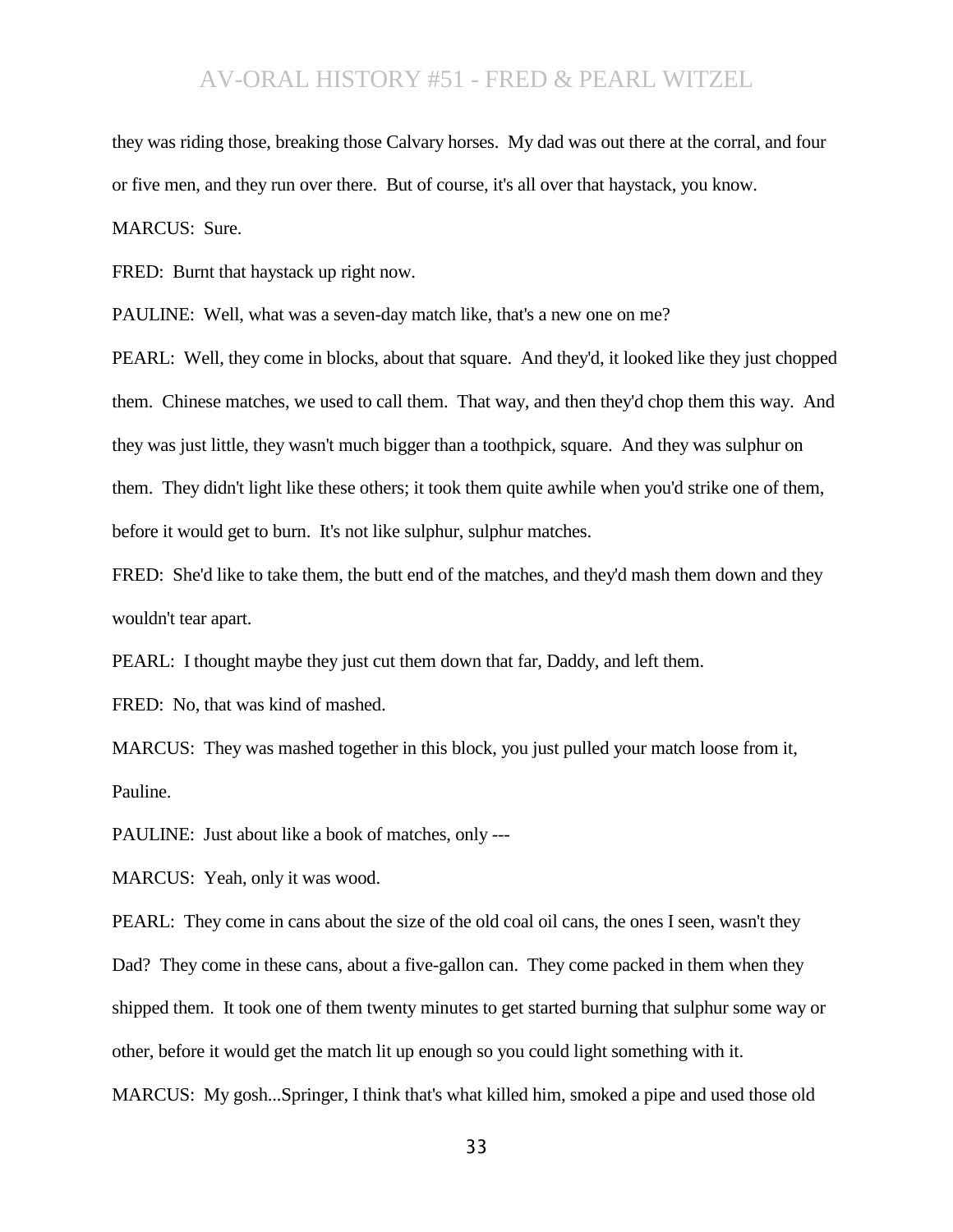matches. And he smoked more sulphur than he did tobacco.

FRED: Probably.

MARCUS: He started out with a block of those things, he'd break them off about what he'd use in a day, you know. It would be about that square, and he'd use a half a dozen on every pipe full of tobacco. He never had that pipe out of his mouth. Big long straight stem pipe he always smoked. FRED: Yeah.

MARCUS: And he died with respiratory condition, and he had it for years. And I bet you that's what --- emphysema probably is what it was.

PEARL: Probably what was happening.

MARCUS: They didn't know what it was in those days, you know.

PEARL: But there was sure a lot of sulphur in them.

MARCUS: Oh gosh, you couldn't hardly stay in the house when two or three guys striking them old sulphur matches.

PAULINE: It would be worse than the smoke of the cigarette.

MARCUS: Yes, it was, it really was worse.

PAULINE: And you smoked pine bark off of the ---

FRED: Yeah.

PEARL: Pine poles.

PAULINE: That sounds wicked.

MARCUS: You bet, that really is wicked too. That would be worse than ... coffee.

FRED: Well, it is hard to get started, you know. Then you have to puff like the dickens to keep her a going.

MARCUS: I'll bet you did.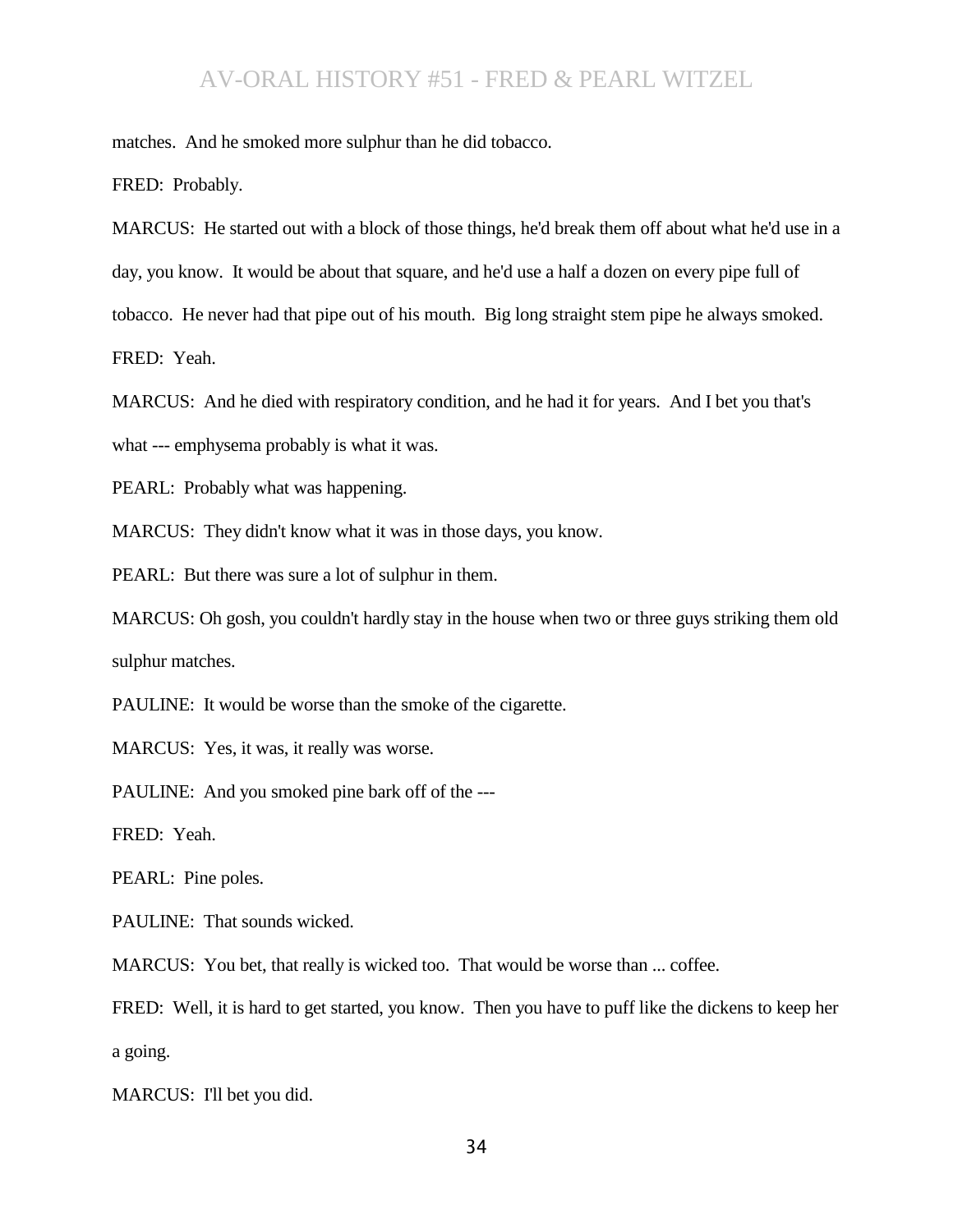PAULINE: Well can you think of anything else that we ought to talk about before --- It's getting long towards the end of the day here. I don't know ---

PEARL: Well, they used to stack hay up here at the P Ranch for years.

PAULINE: What was your specialty, did you stack or ---

FRED: I was a stacker.

PAULINE: You were a stacker. Were you apt to get a rattlesnake on the stack down in that kind of ---

FRED: Yeah, once in awhile.

PAULINE: What would you do when you had a rattlesnake on the stack?

FRED: Well, we didn't always see him until ... get off the haystack or something, he'd be hanging on the edge of the hay, or ---

PEARL: Might be like old Keller up here, he got one on his rake one time, it hooked in the teeth and come up behind him. Dropped onto the platform there where his feet was. He said, "I looked at him, and he looked at me, and I yelped."

MARCUS: He yelped.

PEARL: He said, "I yelped."

FRED: I know over to the Island we was stacking, Dad used to stack hay there at Diamond, you know, contracted for years. And Walter ... and I was ... And you remember old ... he was there, he was ... So, we drove around, we went to dinner and we come back and ... the back of the stack, right where we got off the hay stack. And there was a big rattlesnake, and the head kind of mashed down, you know, and he was laying on that hay, just ... ready to fall off it. And we just pulled those two loads to the back end, and then we, dinnertime, so we took the hook, you know, where you hook the cable. ... backed up there close to the haystack and reached up there and kept getting the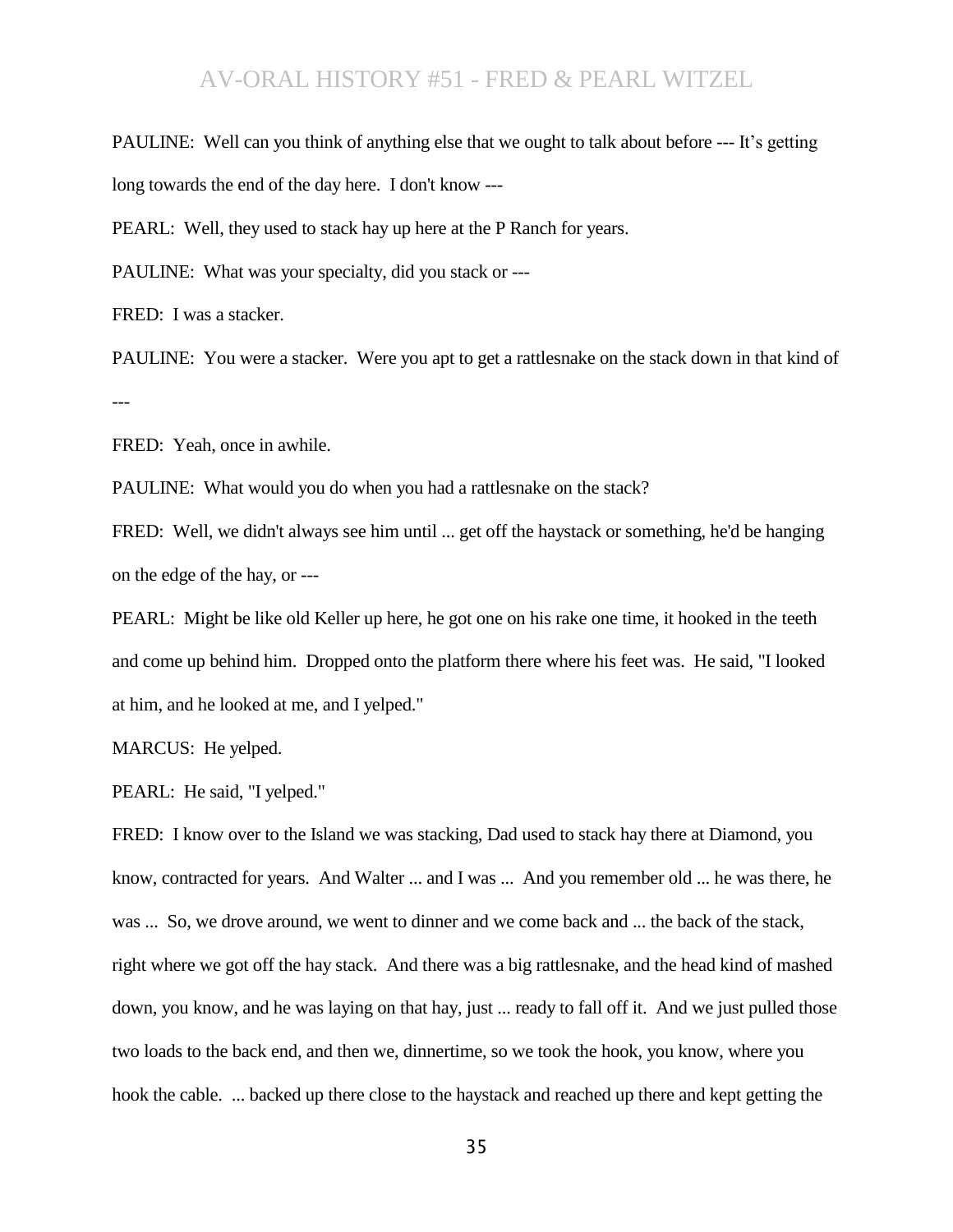straw, and finally he got it down off of there. There was lots of rattlesnakes at Diamond, you know, and the Cummins field, on the side where the schoolhouse is. Lots of rattlers, there used to be lots of rattlers next to that.

PEARL: Well, you used to pick up a rattlesnake right here in the field, all of the haystacks pretty near every summer, one or two.

MARCUS: You used to get them out here in your grain field too.

FRED: Yeah.

MARCUS: Used to pitch bundles, I've seen that happen.

PEARL: They used to crawl right in here to the house. We used to kill one every summer.

FRED: Just down around behind the point there, where that little haystack used to set. And Freddy was just a little old kid and had an ... team and I was bunching hay, hay buncher. And I had, the lines was long, you know, and he wanted to drive ... so I let him on the seat ... and so I just walked along behind holding the lines. And we just went right over that rattlesnake, you see, and rolled him along. And by golly I could feel something down around my feet, and I was just stepping ... I didn't know what it was. And just as soon as I got a little ways there, away went that there snake. MARCUS: You were dragging him along with your toe.

FRED: And there I was a walking along behind there. And of course, we'd rolled him you see, and he was about as scared as I was, I guess. See he was trying to get away, you see, after I rolled him in that hay buck.

MARCUS: Yeah.

FRED: Walked all over that rattlesnake. Well, I could feel him around my feet, you see. I killed several down there that one time.

PAULINE: That's spooky to me; I don't even want to get that close to them.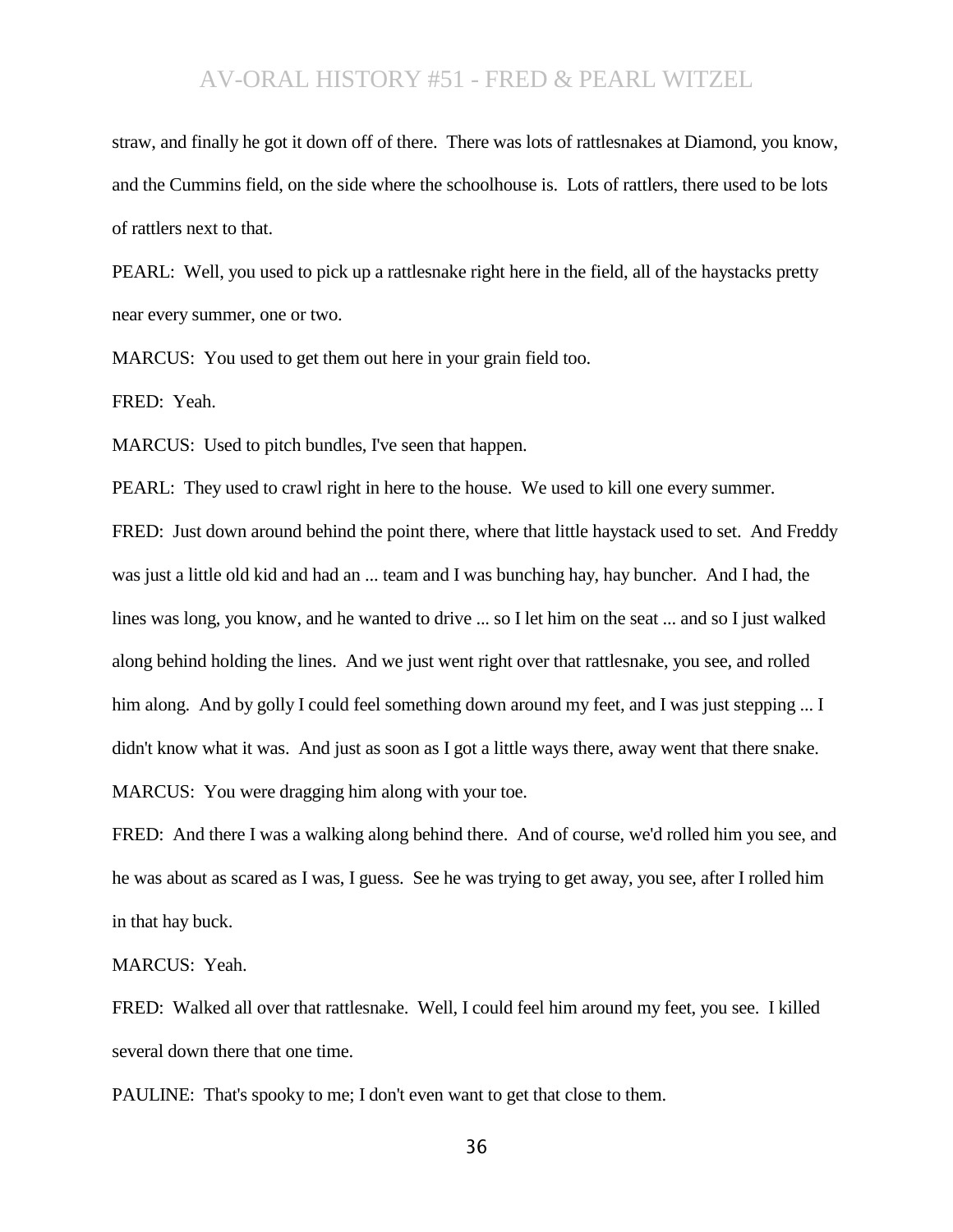FRED: Was it you, Marcus, pitching bundles down there, and one was right up in the top of the bundles?

MARCUS: You bet.

FRED: Pitching to the ... threshing machine.

PAULINE: Well did you ever really hear though of people actually getting bit by a rattlesnake?

PEARL: I don't think so, with the amount of rattlesnakes there is, and the amount of people. One

kid got bit up here, they said at the campgrounds.

MARCUS: Yeah, I was going to ask you, did Freddy...

FRED: No.

MARCUS: It said a local rancher flew ---

FRED: Well, that's what they said.

MARCUS: Went to the hospital, and I was just wondering.

FRED: Freddy didn't fly them in. It must have been somebody that had a plane up in there.

PEARL: Must have been somebody that was landing there at Frenchglen or something.

MARCUS: Well, why don't you tell Pauline about the amount of hay that you used to stack, and

the crews that it took to stack the hay in those days, Fred? Your dad contracted a lot of hay, and he

stacked a good many thousand pounds a year, didn't he?

FRED: That's right.

MARCUS: And he had quite a crew to do it. And he had to average what, a hundred tons or more a day in order to ---

FRED: Averaged about a 125 ton a day.

MARCUS: Yes.

FRED: Along the last years we stacked at the P Ranch.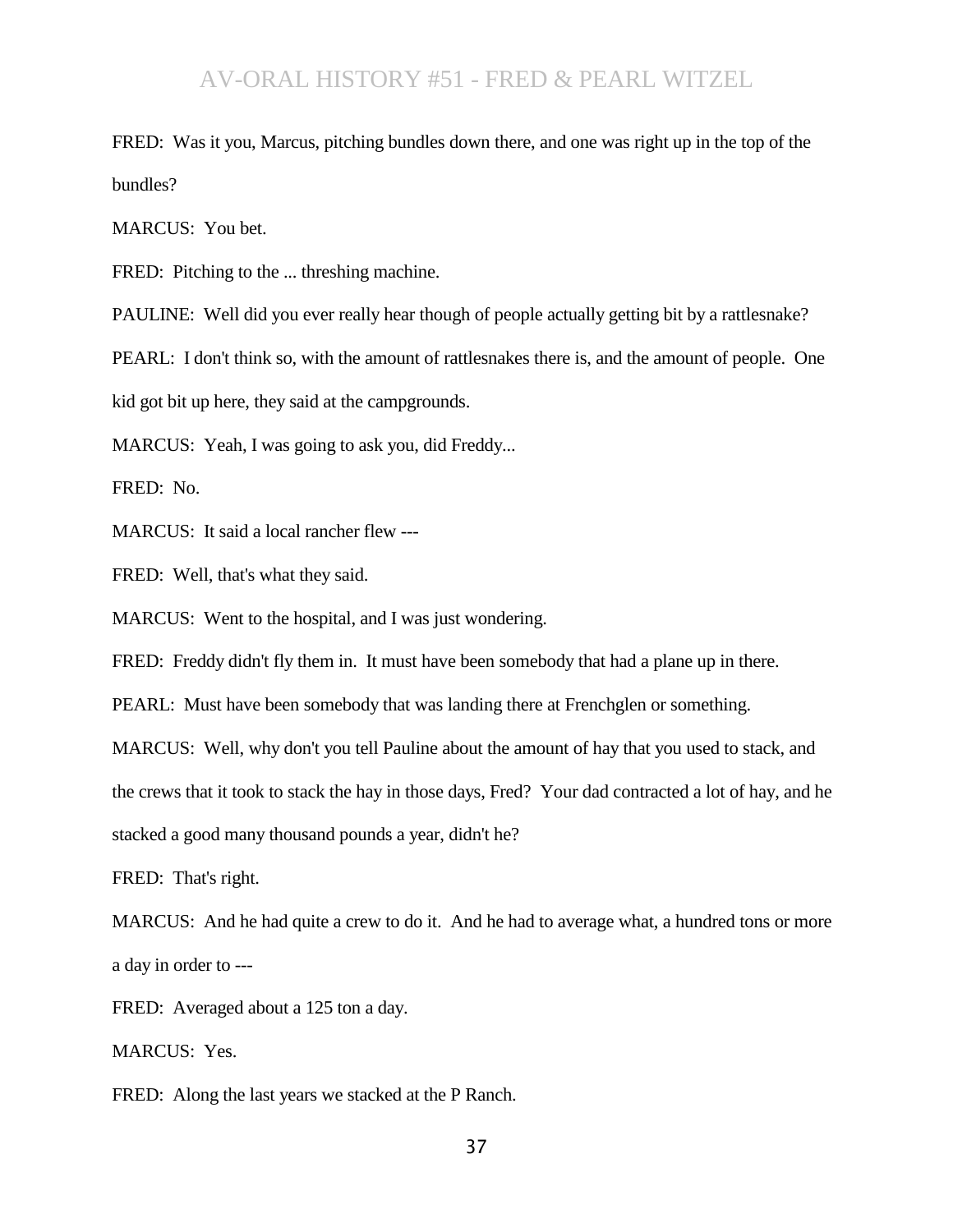PAULINE: And this is with horses, and net setters and ---

FRED: With horses. Yeah, horses.

MARCUS: Yeah, with a net and cable.

FRED: Net and the cable.

PEARL: Had about three kids on the net, and they played all the time.

FRED: Two men on a haystack. See, we had a net setter, pullback, and around three hay bucks,

five; two stackers, seven; two drivers, nine. About nine men.

PEARL: And you rodeoed in the evening, riding the milk cow's calf. ...

PAULINE: And you'd put up hay for the P Ranch and other ranchers too?

FRED: Yeah, cut hay at the P Ranch, and generally hit about 4,000 ton at the P Ranch. Between

3,000 and 3,500, and 4,000 ton. Then at the Diamond Ranch we used to stack about 2,000 ton over there.

PAULINE: Yeah, this thing about 125 tons a day, I know --- wait, say that again. It was more than 125 ton a day. Yeah 100 ton, to 125, that's right.

PEARL: 100 to 125 a day.

FRED: 125 ton a day.

PAULINE: Yeah, my dad would say, if you didn't get up that much, why you fired your haying crew.

PEARL: Yeah, that's about right. You had to get that much up in order to make both ends meet.

MARCUS: Well, then your dad did a lot of dirt work too. He was, he had a lot of good horses, and boys to work them, and ---

FRED: Had about 30 head of workhorses.

MARCUS: Yeah.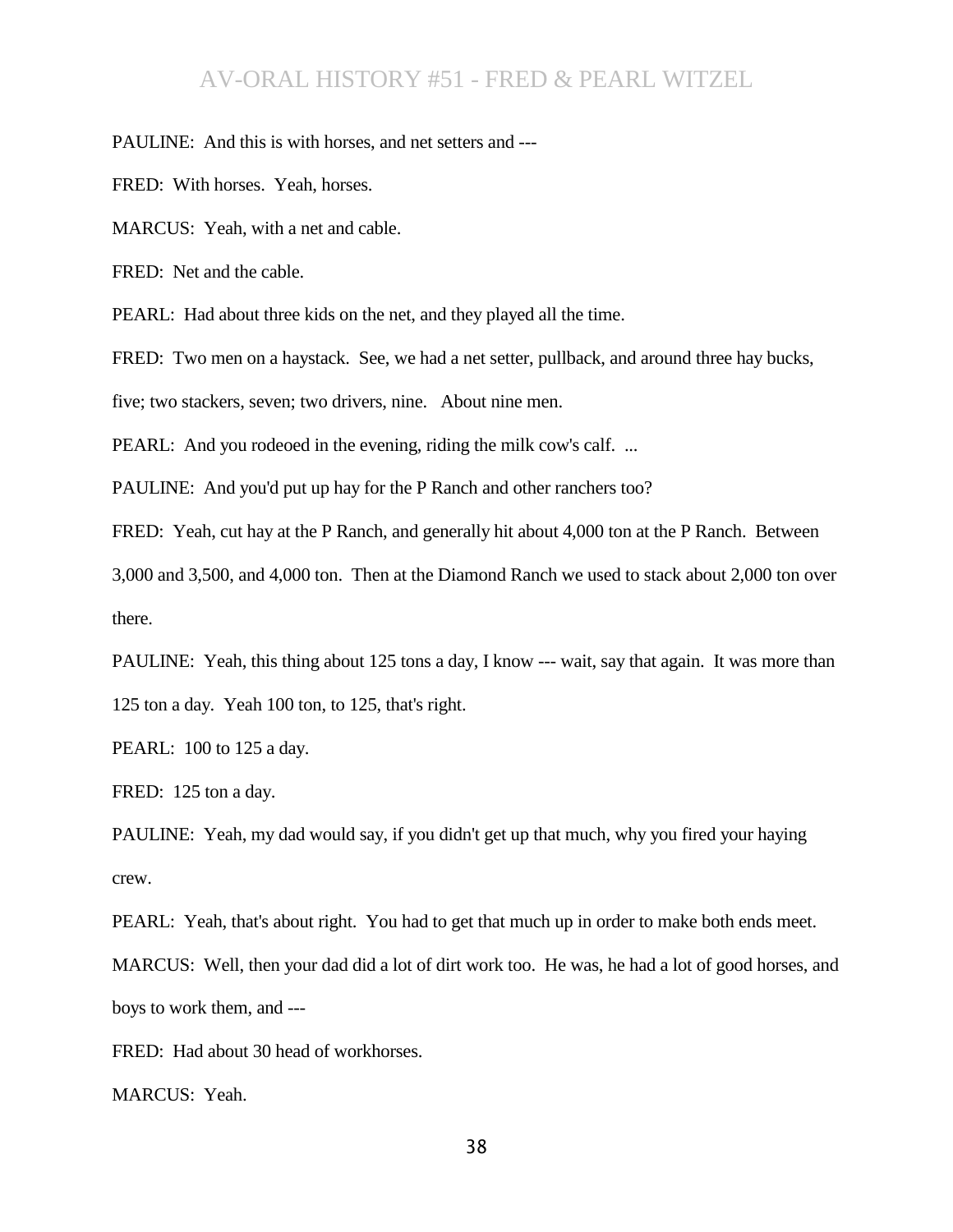#### FRED: And we built that ditch over there to Skull Creek, down around to irrigate the

Spangleburger Ranch.

MARCUS: Did you?

PAULINE: Spangleburger?

FRED: Uh huh.

PAULINE: That's a new one on me.

FRED: That's over there close to Long Hollow.

MARCUS: Over close to the HL, you remember the HL?

PEARL: The HL is the other side of Three Mile.

MARCUS: You know right where you're at now, Pauline?

PAULINE: No, I know Long Hollow is ---

FRED: At Roaring Springs, we built a lot of ditch there.

MARCUS: Well then you built ---

FRED: And this here canal bank here, my dad and Fay Comegys and Vickers. And there was another outfit or two, don't remember their names. But this here canal when they dug it here, you see, that dirt was just piled up here. Piled, you couldn't even hardly walk up and down there. And they made this here road, up and down this canal. My dad helped make that there. And I run a fresno.

PEARL: Oh ... fresno.

FRED: ... fresno.

MARCUS: Leveled this out with the fresno.

PAULINE: Well, then was he involved with that dredging that they did on --- that Pete French did? FRED: No, no.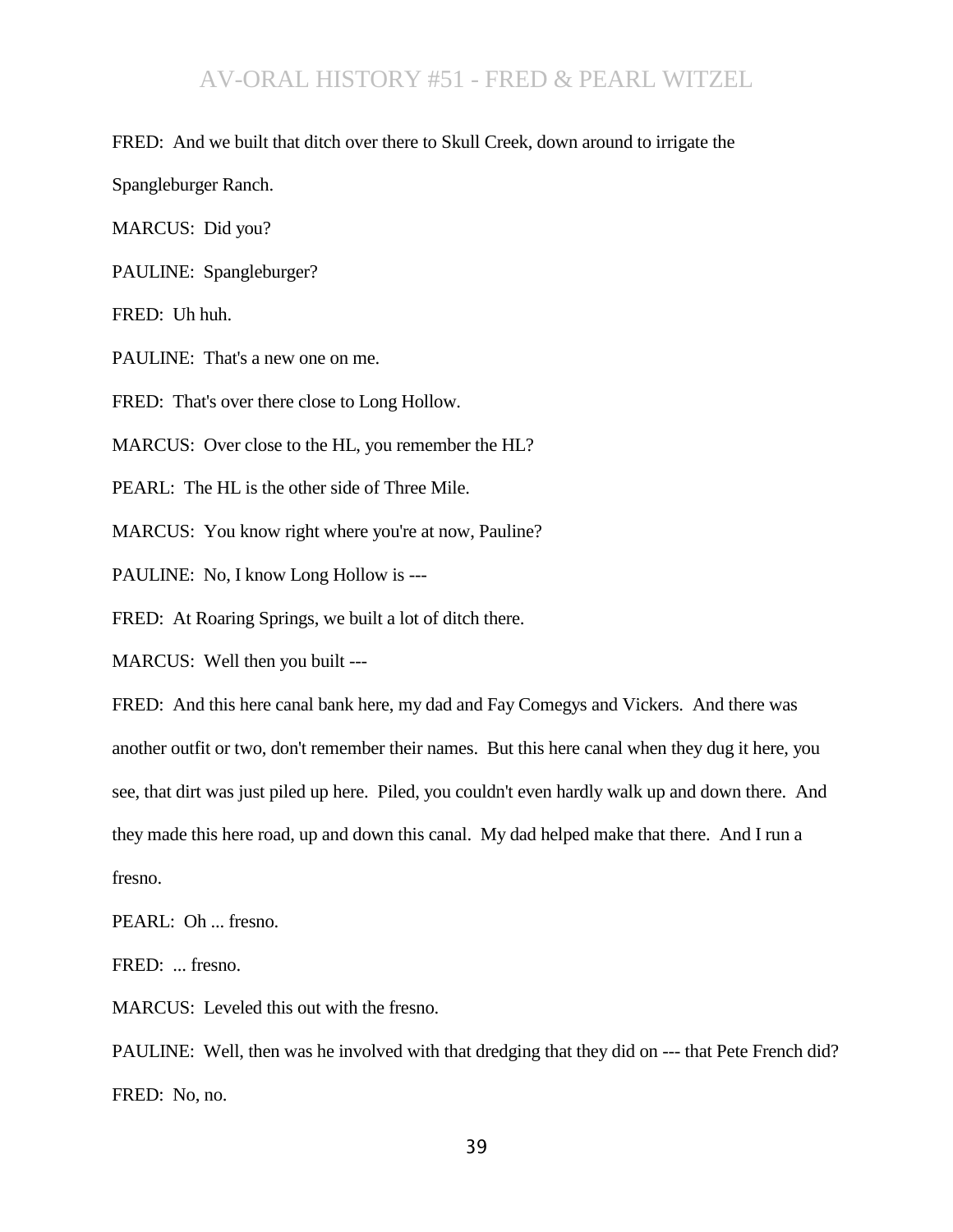PAULINE: He didn't get in on that?

FRED: No.

PAULINE: Well, then what about this breaking horses for the Calvary too, how long did he do that?

FRED: Well, I just think that one-year.

PAULINE: Just the one year.

FRED: Just that one-year they broke horses there. That fall, or I know they wasn't too long ... they stayed there.

PEARL: ...what did he do down there? Work in those mines or something?

FRED: Yeah.

PEARL: For a year or two.

MARCUS: He was in Utah for two years, according to this article here.

FRED: Yeah, he worked in the mines there in Utah, copper mines.

PAULINE: How many of you kids were there?

PEARL: Got to take your fingers to count them?

FRED: Yeah. Oh let's see.

PAULINE: Were you triplets the oldest?

FRED: No.

PEARL: No, one boy, one girl, and then the triplets. Then Nannie and Eddie and Dell.

FRED: Then Dell.

MARCUS: What did you count, about eight?

FRED: About eight.

PEARL: Then there was one or two died when they were small.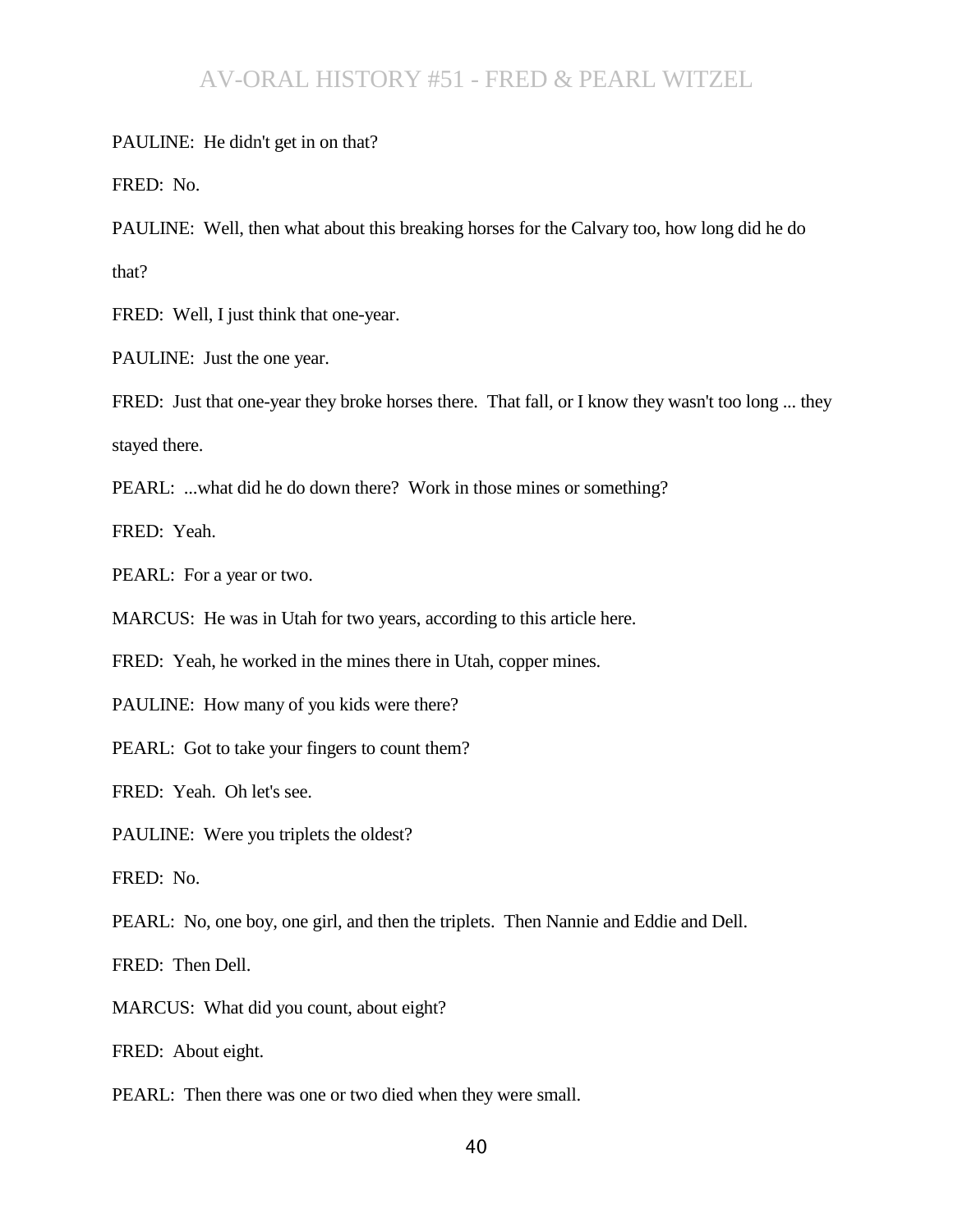PAULINE: One, two, three, six, seven, eight, yeah. Well, that's quite a family. Well, you were the first ---

PEARL: Especially when they come three at a time.

PAULINE: Yeah. Well, you were the first triplets born in Harney County, weren't you?

MARCUS: ...pretty quick that way.

PAULINE: You were the first triplets born in Harney County, weren't you?

FRED: We were the first triplets born in Harney County.

PAULINE: And then the ... came along. I went to school with the ... yeah. And then we had those

triplets that were born, what was it, last winter?

PEARL: A year or so ago.

PAULINE: Yeah, a year or so ago.

PEARL: They was born in October too.

PAULINE: Yeah.

FRED: Yeah.

PEARL: What's their names now?

PAULINE: I don't remember what --- Oh I know who it is too.

PEARL: Brinkleys.

PAULINE: Yeah, yeah it's Pansy Mace's grandchildren.

FRED: Yeah.

PEARL: Brinkleys. They must be getting pretty good sized now, walking and everything.

PAULINE: Yeah, they'd be ---

PEARL: I think they'd be, what three ---

PAULINE: Yeah, they must be two or three, because it's been quite a while ago.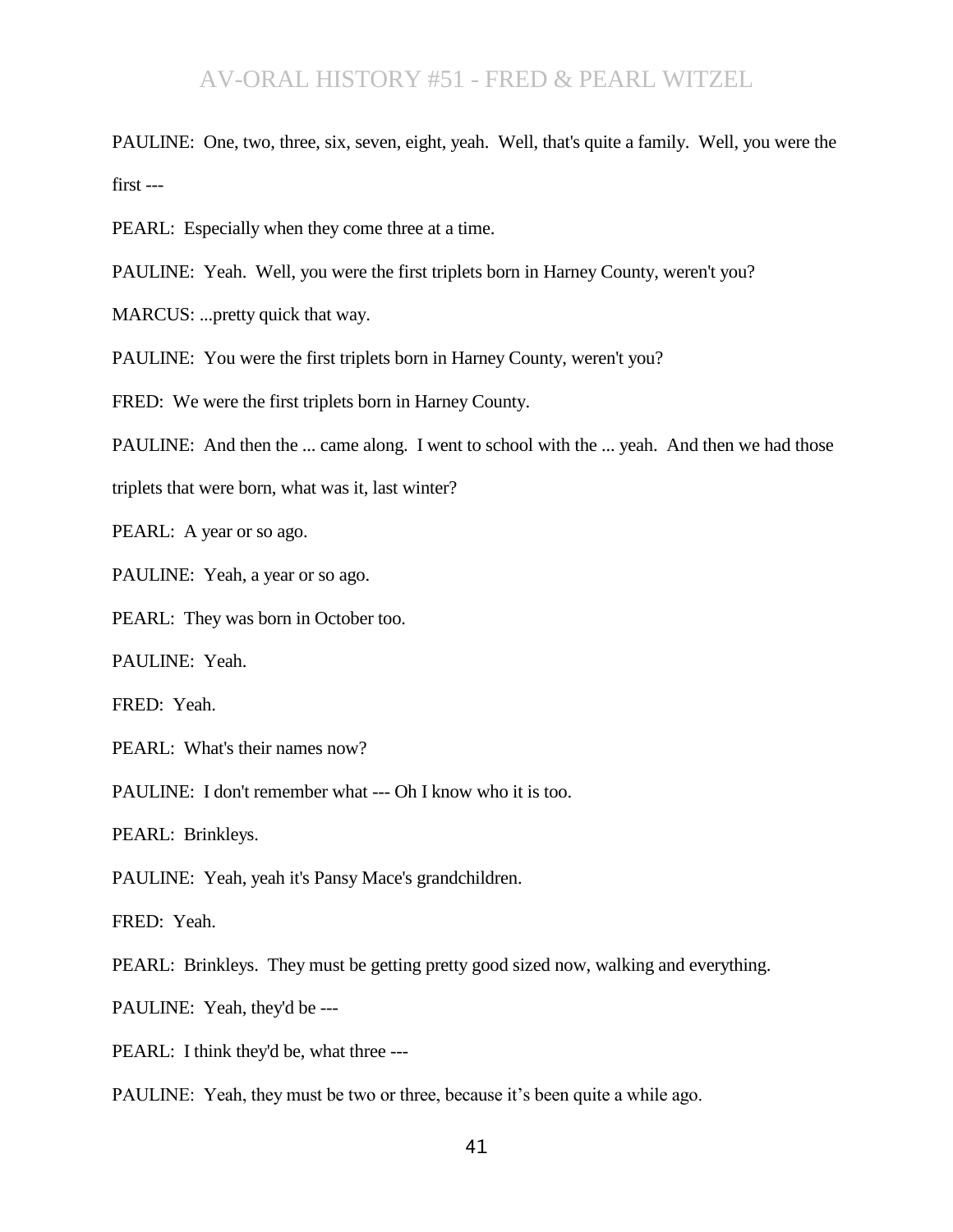PEARL: I've got a picture of them somewhere in my --- I believe it is laying right here.

PAULINE: Well Marcus, can you think of anything else we ought to touch on before we pack up.

I have to get home here pretty soon.

MARCUS: Yeah, I've got to too. I've got to get ready to go to Ontario in the morning.

FRED: You've got to go to Ontario?

MARCUS: I've got to be there at 10 o'clock in the morning, Ontario time.

FRED: Well, you've got lots of time then.

MARCUS: You've got to get up before breakfast to do it, you know. (Laughter)

PEARL: They were born in '71. (Brinkley triplets)

PAULINE: Well, speaking about your dad being shot in the hip by the Indian. And I guess it broke his hip from what Marcus was telling me a while ago. Did that bother him then later in life, or did that all heal up pretty good?

FRED: It all healed up pretty good, but it bothered him, you know. Not too much, I don't think. If it did, he never complained about it anyway.

PAULINE: Well, riding a horse as far as he did with a broken hip is quite an experience.

FRED: Oh yeah.

MARCUS: Pauline, when we went in the Otleys there, went up through ... up there over the hill, P Ranch, back around the Sand Reef, and over to Fort Harney, with a broken hip, she looked at me with eyes about that big, you know. That's enough to make your eyes bug a little.

PAULINE: Yeah, that's --- Yes, it is.

PEARL: Well, it was either ride or have the Indians capture you, be scalped...

FRED: Well, I've always wished, Marcus, when we was over there taking pictures of that horse head, why didn't I get a hold of that horse head and hold it up?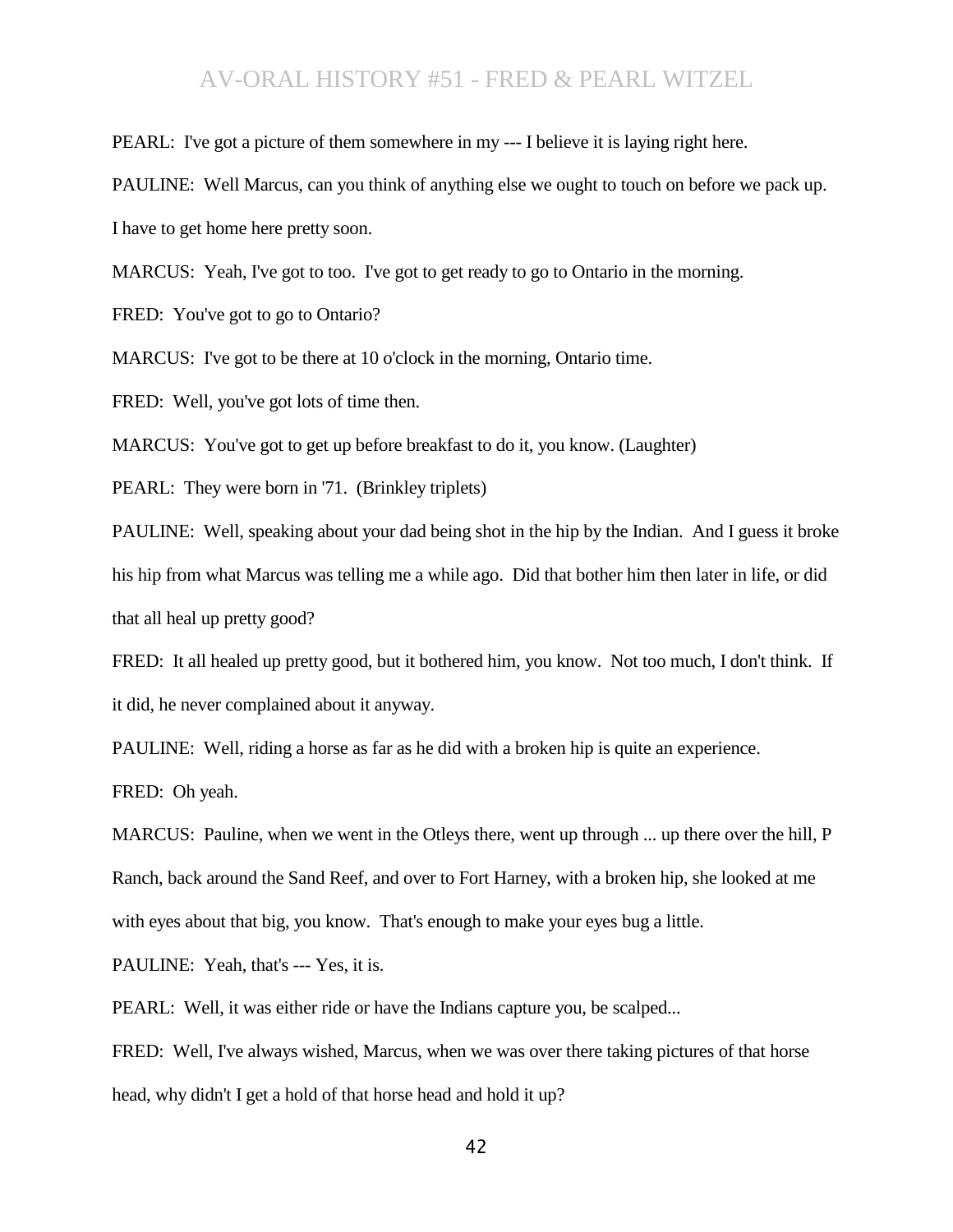MARCUS: Well, we'll go back. Well, I'll tell you what I'm going to do as soon as Lynn, Tony, Lynn gets his hay stacked. We'll get the horses and maybe get some of the kids around there, the Davis kids, and string some horses out and kind of show that trail. We'll go on up and do that. FRED: Well, I thought about that after we left over here. Why didn't I hold the horse head up? And you said, well that was my dad's horse.

PEARL: Oh, it could be.

FRED: Well, it might not be, but I kind of think it is, don't you?

MARCUS: Well, picture this head that is partly in the shade there, and it doesn't mean a thing the way it is.

FRED: Oh yeah.

MARCUS: Yeah. I got the picture back Friday.

PAULINE: The skull, there is a skull up there?

MARCUS: Yeah, just a skull.

FRED: But it is right there. Of course, it might not be the horse at all. It's right there about where his horse was shot.

MARCUS: Uh huh. It don't matter whether it is not, it adds a little something to the story.

FRED: That's right.

MARCUS: But as it is, it doesn't tell very much.

FRED: Yeah, well we...

MARCUS: Yeah, we'll do that. We'll go back and get that picture of the trail from down below there.

FRED: Yeah.

MARCUS: You can't see that trail, it's grown up now, you know.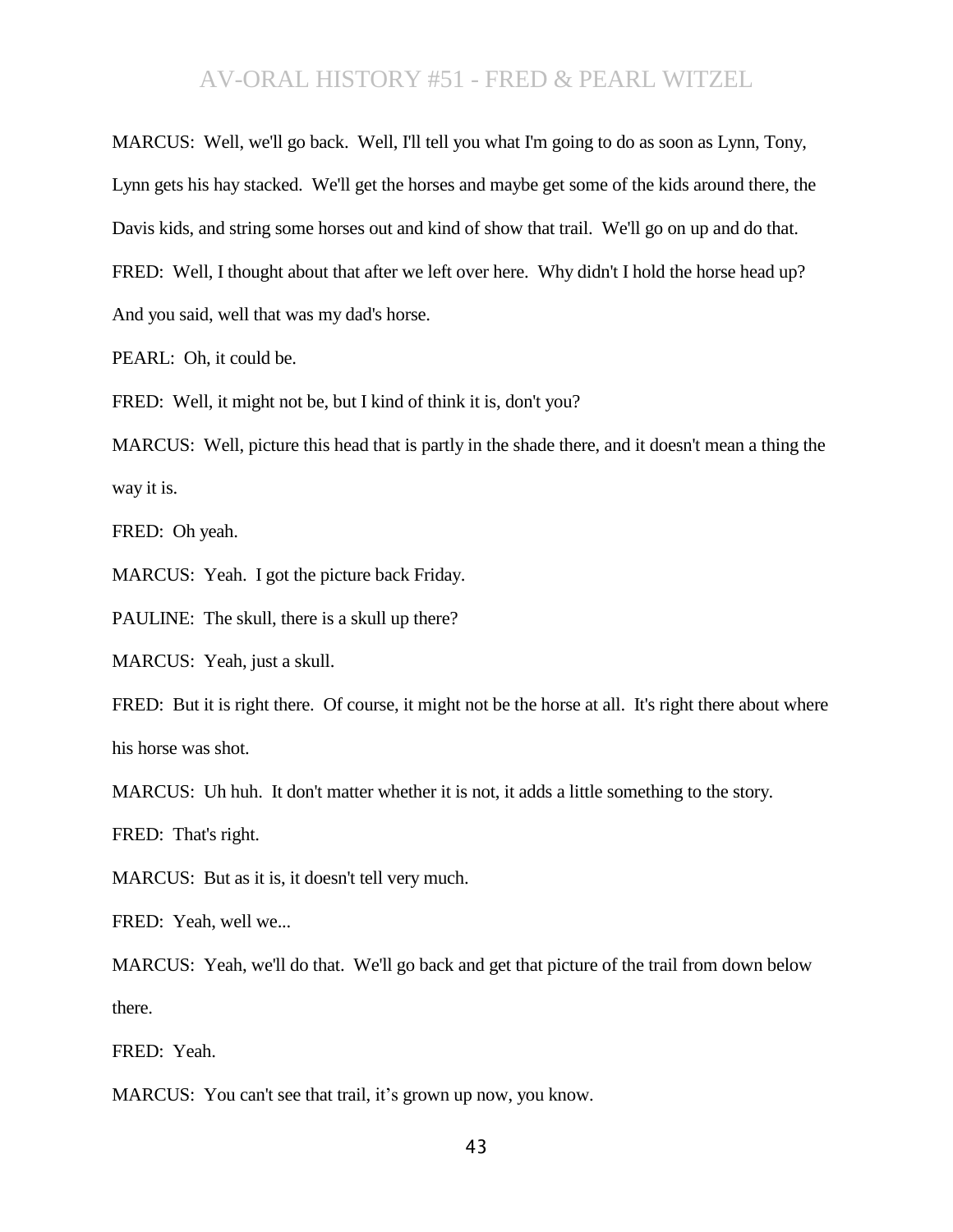FRED: That's right.

MARCUS: And then these close-ups that Willis took, he got one picture back down, shows the road coming up from Diamond, and right up through the country. And actually, the only one he got there.

FRED: Oh, the heck.

MARCUS: Yeah, he was, he was concentrating a little too much on the horses, without showing the background there too much.

FRED: Yeah.

MARCUS: They are excellent pictures, just dandies. They don't show quite as much as you would like to have seen.

FRED: They just didn't --- well I'll be darned.

PAULINE: You don't care if I shoot you, do you? (Picture)

FRED: No.

PAULINE: Well, I think it will work all right.

PEARL: Have you got a flash on it?

PAULINE: No. But I think it will ---

PEARL: Pretty dark.

PAULINE: Well, I've got some high speed film, and that's what it is supposed to --- I'm going to move one over here, and take one a little closer. One of the two ought to turn out.

PEARL: Turn on some lights for you if you like.

PAULINE: I think there is enough light. Don't stick your tongue out. (Laughter) Well I sure thank you for sitting down with me.

...